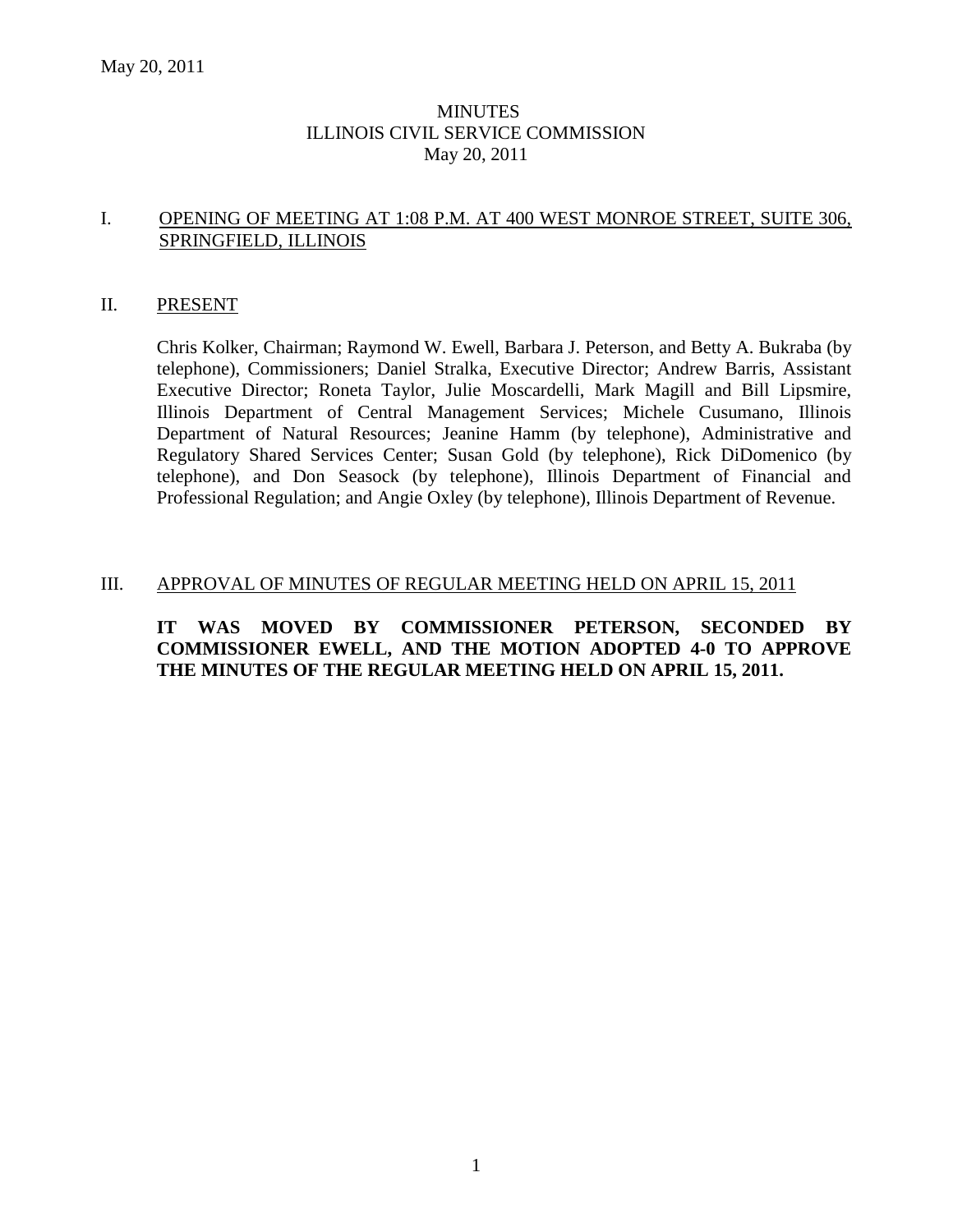#### IV. EXEMPTIONS UNDER SECTION 4d(3) OF THE PERSONNEL CODE

# A. Report on Exempt Positions from Central Management Services

|                                        | Total            | Number of Exempt |
|----------------------------------------|------------------|------------------|
| <u>Agency</u>                          | <b>Employees</b> | <b>Positions</b> |
|                                        |                  |                  |
|                                        |                  |                  |
|                                        |                  |                  |
|                                        |                  |                  |
|                                        |                  |                  |
| Central Management Services 1,404  112 |                  |                  |
| Children and Family Services2,918 48   |                  |                  |
|                                        |                  |                  |
|                                        |                  |                  |
|                                        |                  |                  |
|                                        |                  |                  |
|                                        |                  |                  |
|                                        |                  |                  |
|                                        |                  |                  |
|                                        |                  |                  |
|                                        |                  |                  |
|                                        |                  |                  |
|                                        |                  |                  |
|                                        |                  |                  |
|                                        |                  |                  |
|                                        |                  |                  |
|                                        |                  |                  |
|                                        |                  |                  |
|                                        |                  |                  |
|                                        |                  |                  |
|                                        |                  |                  |
|                                        |                  |                  |
|                                        |                  |                  |
|                                        |                  |                  |
|                                        |                  |                  |
|                                        |                  |                  |
|                                        |                  |                  |
|                                        |                  |                  |
|                                        |                  |                  |
|                                        |                  |                  |
|                                        |                  |                  |
|                                        |                  |                  |
|                                        |                  |                  |
|                                        |                  |                  |
|                                        |                  |                  |
|                                        |                  |                  |
|                                        |                  |                  |
|                                        |                  |                  |
|                                        |                  |                  |
|                                        |                  |                  |
|                                        |                  |                  |
|                                        |                  |                  |
|                                        |                  |                  |
|                                        |                  |                  |
|                                        |                  |                  |
|                                        |                  |                  |
|                                        |                  |                  |
|                                        |                  |                  |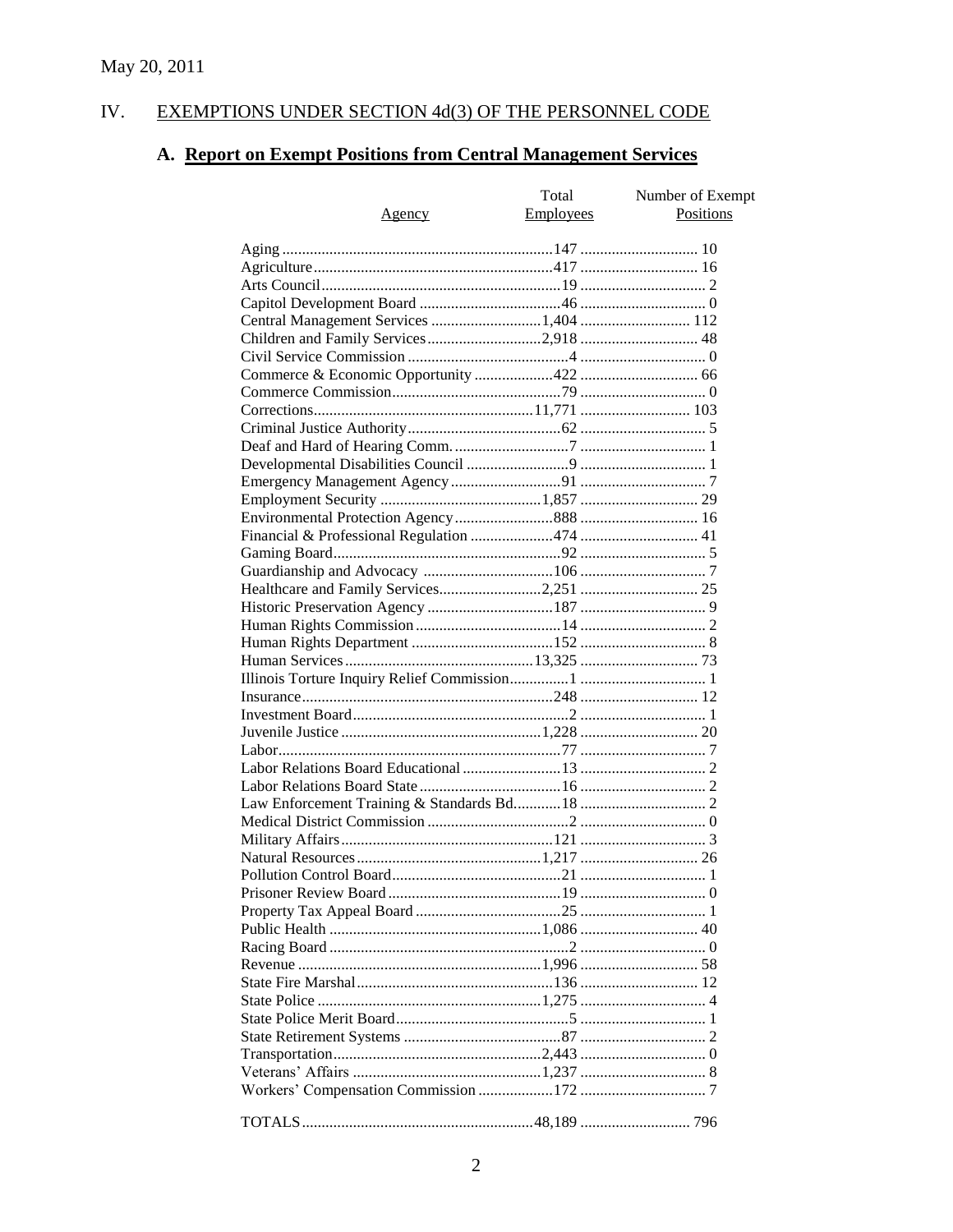## **Governing Rule – Section 1.142 Jurisdiction B Exemptions**

- a) The Civil Service Commission shall exercise its judgment when determining whether a position qualifies for exemption from Jurisdiction B under Section 4d(3) of the Personnel Code. The Commission will consider any or all of the following factors inherent in the position and any other factors deemed relevant to the request for exemption:
	- 1) The amount and scope of principal policy making authority;
	- 2) The amount and scope of principal policy administering authority;
	- 3) The amount of independent authority to represent the agency, board or commission to individuals, legislators, organizations or other agencies relative to programmatic responsibilities;
	- 4) The capability to bind the agency, board or commission to a course of action;
	- 5) The nature of the program for which the position has principal policy responsibility;
	- 6) The placement of the position on the organizational chart of the agency, board or commission;
	- 7) The mission, size and geographical scope of the organizational entity or program within the agency, board or commission to which the position is allocated or detailed.
- b) The Commission may, upon its own action after 30 days notice to the Director of Central Management Services or upon the recommendation of the Director of the Department of Central Management Services, rescind the exemption of any position that no longer meets the requirements for exemption set forth in subsection (a). However, rescission of an exemption shall be approved after the Commission has determined that an adequate level of managerial control exists in exempt status that will insure responsive and accountable administrative control of the programs of the agency, board or commission.
- c) For all positions currently exempt by action of the Commission, the Director of Central Management Services shall inform the Commission promptly in writing of all changes in essential functions, reporting structure, working title, work location, position title, position number or specialized knowledge, skills, abilities, licensure or certification.
- d) Prior to granting an exemption from Jurisdiction B under Section 4d(3) of the Personnel Code, the Commission will notify the incumbent of the position, if any, of its proposed action. The incumbent may appear at the Commission meeting at which action is to be taken and present objections to the exemption request.

(Source: Amended at 34 Ill. Reg. 3485, effective March 3, 2010)

\* \* \*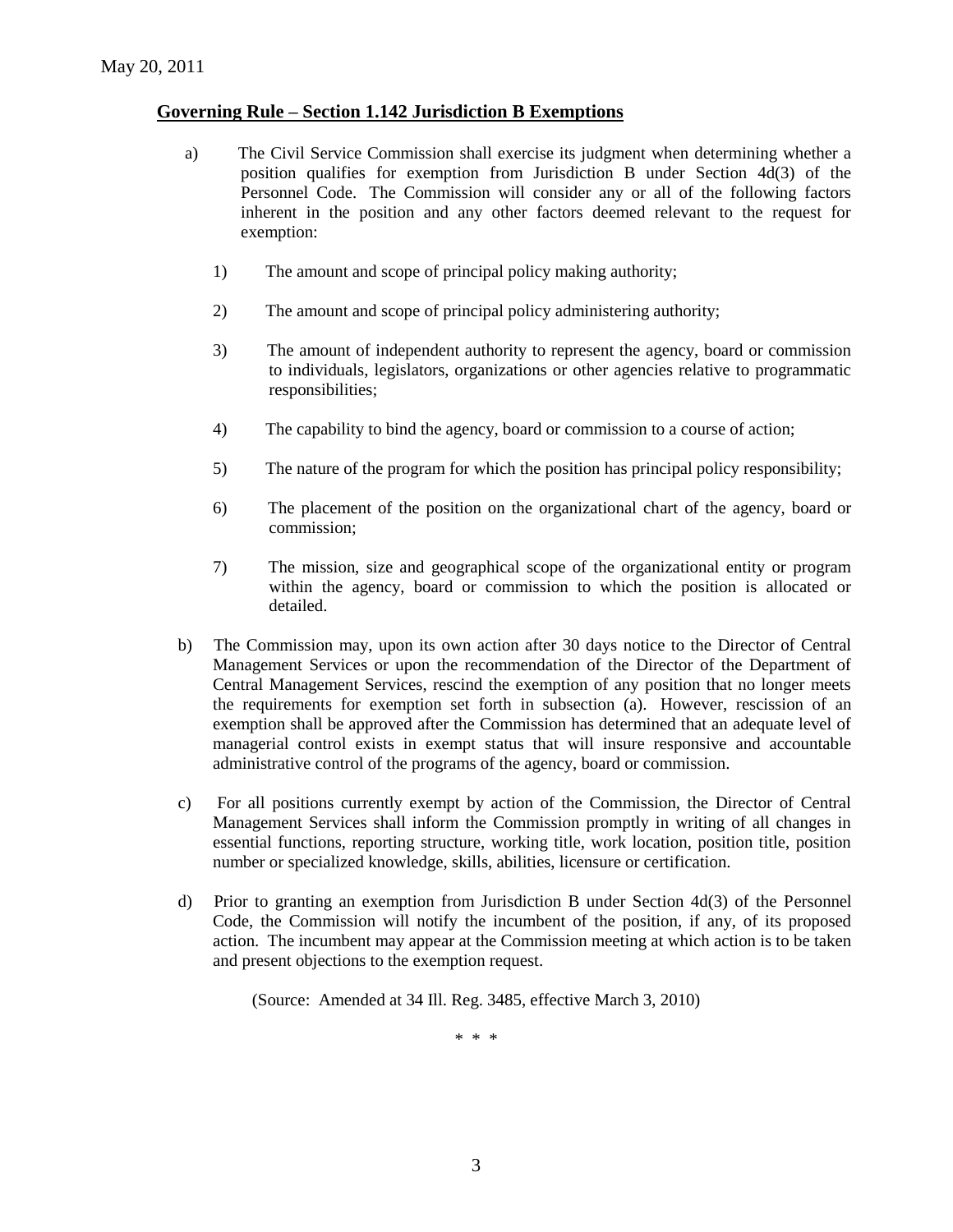# **B. Requests for 4d(3) Exemption and Proposed Rescission of 4d(3) Exemption**

Executive Director Daniel Stralka reported:

 $\bullet$ As to Item C, this request is for the Manager of the Office of Medicaid Certification and Program Services, a position that reports to the Deputy Director of Budget and Finance who reports to the Director of the Illinois Department of Children and Family Services. This position is responsible for handling Medicaid claims on behalf of the agency which bring in \$12,000,000 with a goal of increasing that by 50% in the next three years. After reviewing the position description of an equivalent position in Budget  $\&$  Finance – the Manager of Federal Financial Participation which is already  $4d(3)$  exempt – Staff found there to be significant overlap that would preclude principal policy exemption for this request. The agency responded by noting that each position handles a different type of Federal claim. Staff reviewed the position description of the other position which made no such distinction when it was submitted and approved in June 2008. The Federal Financial Participation position description indicates it is responsible for all reimbursement functions and specifically includes Medicaid. The Minutes for that meeting indicate that its function in determining Medicaid eligibility was a factor in Staff's recommendation to approve 4d(3) exemption. It was also specifically noted then that additional requests in this program area may dilute the basis for exemption such that the Federal Financial Participation position may no longer qualify for exemption.

In addition, this position is the subject of a pending petition before the Illinois Labor Relations Board to be included in a collective bargaining unit and the agency is not attempting to exclude it from the unit. The Manager of Federal Financial Participation is excluded from a bargaining unit.

This request was continued from last month's meeting at the agency's request. Not having heard from the agency, Commission Staff sent out a reminder e-mail on May 9. There has been no agency response. For these reasons, Staff recommended denying this request. Chairman Kolker noted the Commission's unwillingness to approve a principal policy exemption for a position in a collective bargaining unit.

- $\bullet$ As to Item D, this request is for the Deputy Director of the Office of Performance Management in the Department of Public Health, a position that reports to the Director. It has agency-wide principal programmatic responsibilities in developing and managing performance management and quality improvement policies and initiatives to be applied to all agency programs, and then to ensure that these initiatives remain aligned with the agency's strategic mission. These efforts are designed to improve program efficiencies and effectiveness. For these reasons, Staff recommended approval of this request.
- As to Item E, this request is for the Coordinator of Real Estate Appraisal, a statutory  $\bullet$ position created by the Real Estate Appraiser Licensing Act (225 ILCS 458/25-15) which reports to the Director of the Department of Professional Regulation. This position serves as a non-voting member of the Real Estate Appraisal Administration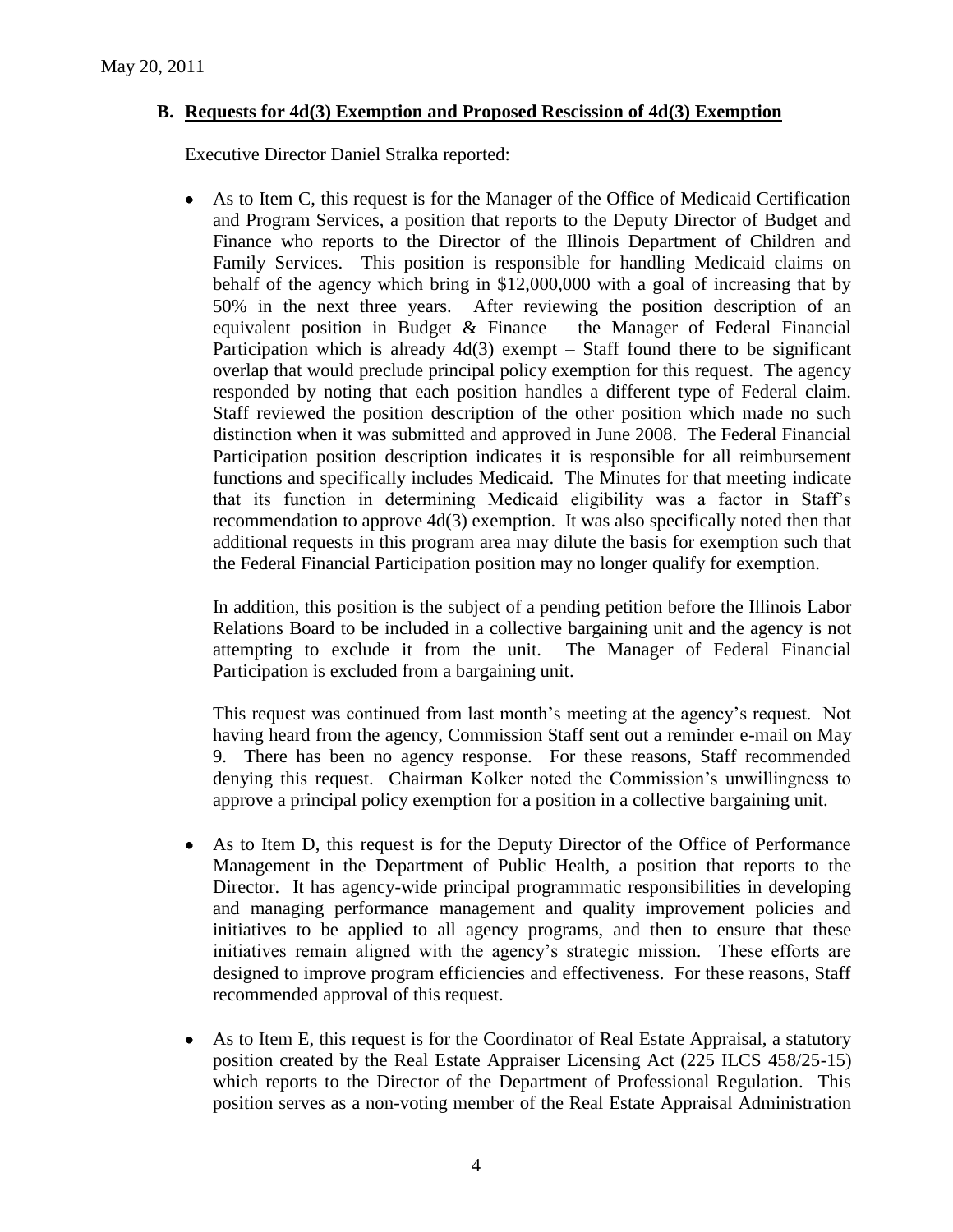and Disciplinary Board as well as being the "direct liaison" between the agency and the profession. It develops policies for administering the statewide real estate appraisal program.

A statutory change in 2009 changed this position from a statutory "four year term" to an appointment "subject to the Personnel Code." It is not the only agency position to have this language and others have previously been granted 4d(3) exemptions. It is uncertain whether the Commission considered this language at that time. Now that it is before the Commission, a question that arose is whether the legislative intent is that the position be under the Personnel Code as opposed to a non-Code position in which case it would be eligible for exemption under Section 4d(3), or whether it was intended that the position be subject to all three jurisdictions of the Personnel Code in which case it would not be eligible for Section 4d(3) exemption. Without knowing the legislative intent, Commission Staff favored the former interpretation. This is based on Section 10 of the Personnel Code which, in applying Personnel Code coverage to Commission employees, uses the language "subject to the provisions of Jurisdictions A, B and C of this Act (the Personnel Code)." If the legislature intended full Code coverage, it could have used this language to reflect its intent. However, the intent of this 2009 change remains uncertain.

In addition, there is significant overlap with the already exempt Director of Real Estate Investigations which is not a statutory position. The agency has explained how the requested position deals mainly with the administration of the Act while the Investigator position deals with enforcement of the Act. It is a set up common to the agency for several other professions it regulates. However, the agency did acknowledge the similarity of the language used in the position descriptions and agreed to clarify the Investigator position description. For these reasons, Staff recommended approval of this request. In addition, since the Act and position both expire on January 1, 2012, any approved exemption should not extend beyond that date.

Susan Gold, Deputy General Counsel at Illinois Department of Financial and Professional Regulation, noted that her agency has a similar position for the nursing profession which was previously granted 4d(3) exemption. Chairman Kolker inquired whether the agency had made an inquiry as to the legislative history behind this language in the Act and Susan Gold indicated it had not.

As to Item F, this request is for the Executive Contract and Software License Manager, a position that reports to the Deputy Director of the Bureau of Communication and Computer Services (BCCS) at Central Management Services who in turn reports to the Director. BCCS is the central entity responsible for all computer and telecommunications services throughout the State of Illinois. The Commission in the past has recognized this significant technical responsibility and its role in providing these services which affect not only State agencies but various other governmental entities that interact electronically with it when evaluating BCCS exemption requests. This position is responsible for developing and enforcing policies related to how the State uses its software – purchasing, monitoring, tracking,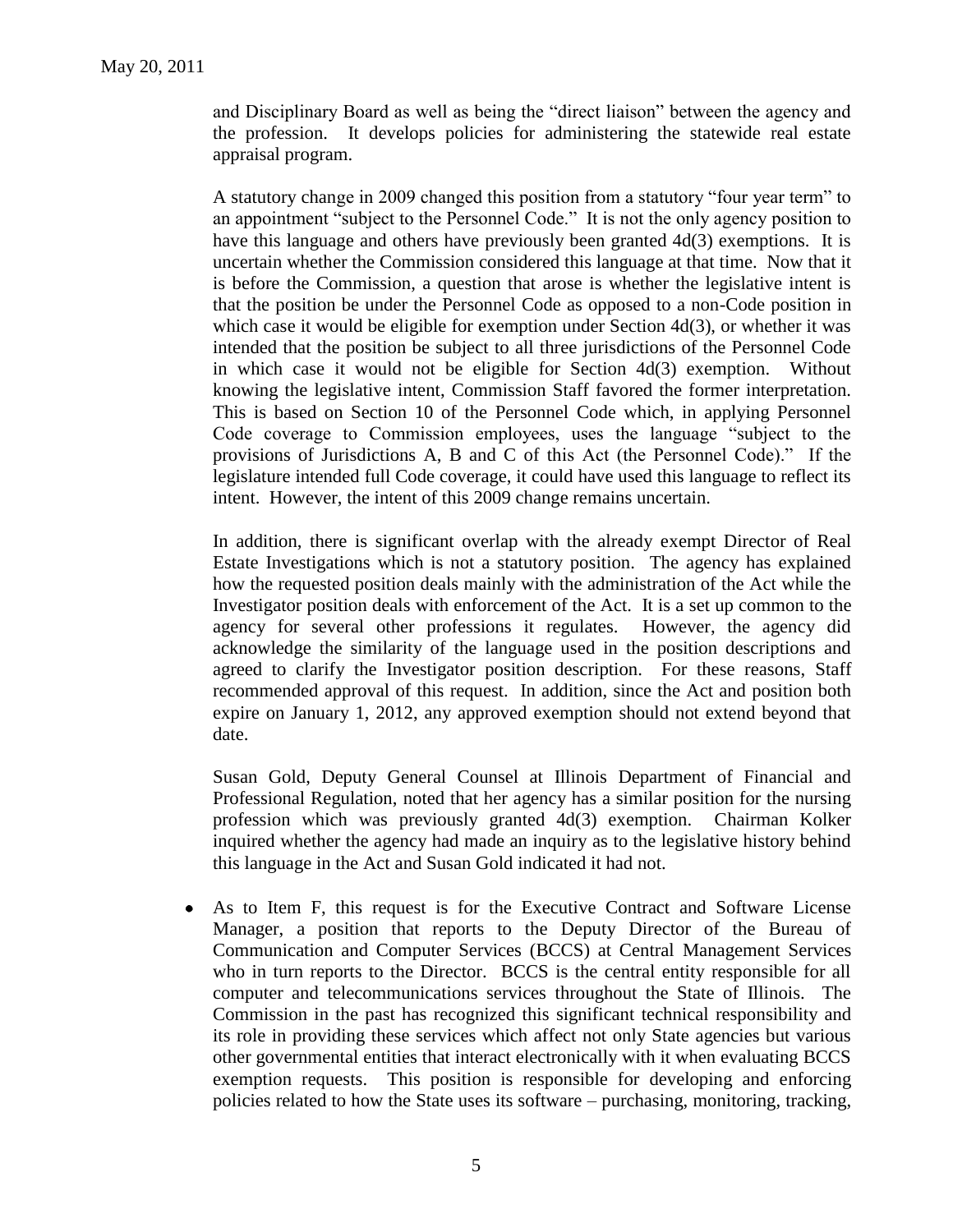distribution, and ensuring compliance with licensing restrictions. These are systemwide responsibilities so the impact is significant. For these reasons, Staff recommended approval of this request. Julie Moscardelli, Human Resources Manager at Central Management Services, noted that this position's responsibilities extend to mainframe, server, and laptop software which expenditures total approximately \$35,000,000 annually.

- As to Item G1, this request is for the Chief Labor Relations Director at the Department of Revenue, a position that reports to the Director. The responsibilities of this position are somewhat self-explanatory and have historically sufficed to support an exemption request. Revenue is somewhat unique in that it no longer has an exempt Human Resources position to perform or oversee this function. For these reasons, Staff recommended approval of this request.
- As to Item G2, this request is for the Chief Financial Reporting Director in the  $\bullet$ Department of Revenue, a position that reports to the Administrative Program Services Director who reports to the agency Director. This position has principal policy responsibility for the Financial Control Bureau, in essence carrying out policies related to the depositing and allocating of \$30 billion a year into 78 state funds for over 70 different taxes and programs. In addition, this position is responsible for the accounts receivable policy/reporting for \$1.1 billion in taxpayer liabilities. It has significant independent authority and interacts with numerous external State entities to carry out these financial control and generally accepted accounting procedures reporting responsibilities. This function is not part of the Shared Services Center fiscal authority. For these reasons, Staff recommended approval of this request.
- As to Item H, this request is for the Director of the Office of Architecture,  $\bullet$ Engineering, and Grants in the Department of Natural Resources, a position that reports to the Director. This position has principal policy responsibility for the agency's capital improvement program which encompasses not only buildings and recreational facilities but also other improvements such as roads and bridges, trails and docks and other amenities related to public use of the land the agency controls. It also includes awarding and managing of grants to units of local government to accomplish the same. These powers and authorities are specifically given to the agency and set forth in several statutory provisions. For these reasons, Staff recommended approval of this request.
- As to Item I, this request is for a Special Assistant to the Director of the Department  $\bullet$ of Natural Resources. This position serves as the Strategic Planner for the agency, a function now performed by another 4d(3) exempt position that is being abolished. For these reasons, Staff recommended approval of this request.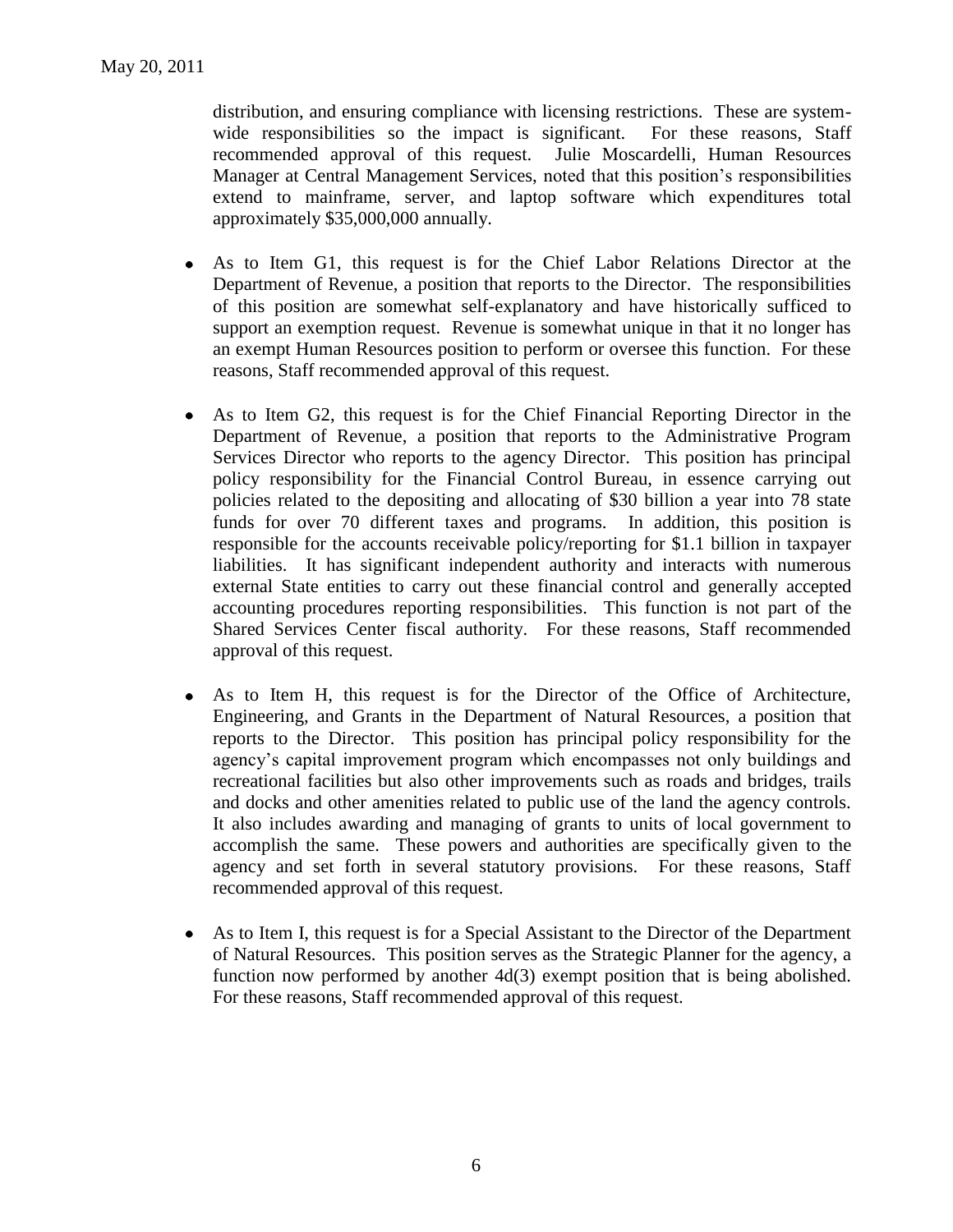**IT WAS MOVED BY COMMISSIONER EWELL, SECONDED BY COMMISSIONER PETERSON, AND THE MOTION ADOPTED 4-0 TO DENY AND GRANT THE REQUEST FOR 4D(3) EXEMPTION FOR THE FOLLOWING POSITIONS:**

- **C: Manager, Medicaid Certification, and Program Services (Children and Family Services)**
- **D: Deputy Director, Office of Performance Management (Public Health)**
- **E: Coordinator of Real Estate Appraisal (Financial & Professional Regulation)**
- **F: Executive Contract & Software License Manager (Central Management Services)**
- **G1: Chief Labor Relations Director (Department of Revenue)**
- **G2: Chief Financial Reporting Director (Department of Revenue)**
- **H: Director, Office of Architecture, Engineering, and Grants (Natural Resources)**
- **I: Special Assistant to the Director (Natural Resources)**

**The following 4d(3) exemption request was denied on May 20, 2011**

## **C. Illinois Department of Children and Family Services**

| <b>Position Number</b>  | 40070-16-20-200-00-01                                            |
|-------------------------|------------------------------------------------------------------|
| Position Title          | Senior Public Service Administrator                              |
| Bureau/Division         | <b>Budget and Finance</b>                                        |
| <b>Functional Title</b> | Manager, Medicaid Certification and Program Services             |
| Incumbent               | Vacant                                                           |
| Supervisor              | Deputy Director of Budget & Finance, who reports to the Director |
| Location                | <b>Sangamon County</b>                                           |

**The following 4d(3) exemption request was granted through January 1, 2012 on May 20, 2011:**

## **E. Illinois Department of Financial and Professional Regulation**

| <b>Position Number</b>  | 40070-13-40-350-00-01                |
|-------------------------|--------------------------------------|
| Position Title          | Senior Public Service Administrator  |
| Bureau/Division         | <b>Professional Regulation</b>       |
| <b>Functional Title</b> | Coordinator of Real Estate Appraisal |
| Incumbent               | Vacant                               |
| Supervisor              | Director of Professional Regulation  |
| Location                | <b>Cook County</b>                   |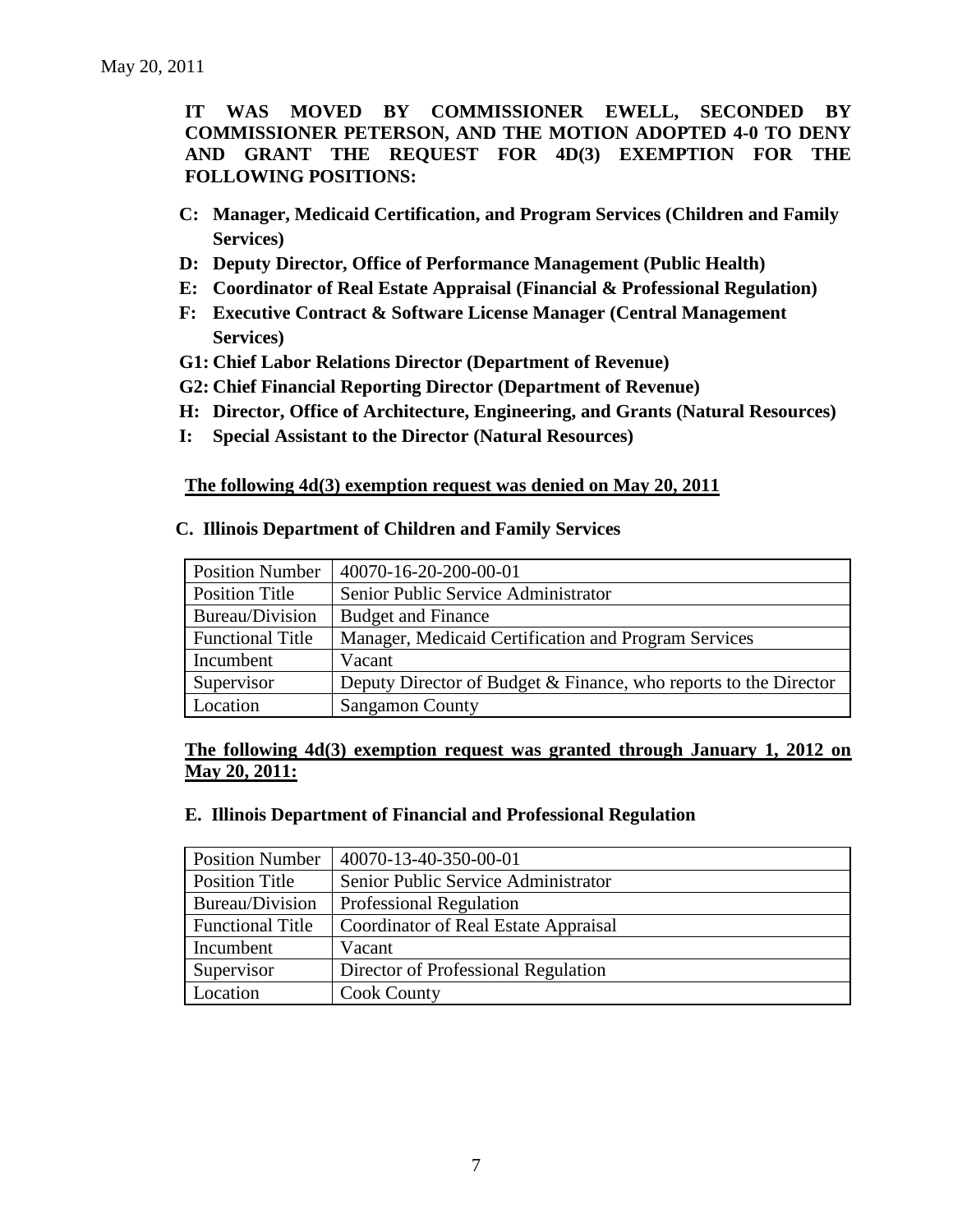# **The following 4d(3) exemption requests were granted on May 20, 2011:**

## **D. Illinois Department of Public Health**

| <b>Position Number</b>  | 40070-20-01-040-00-81                                    |
|-------------------------|----------------------------------------------------------|
| <b>Position Title</b>   | Senior Public Service Administrator                      |
| Bureau/Division         | <b>Office of Performance Management</b>                  |
| <b>Functional Title</b> | Deputy Director for the Office of Performance Management |
| Incumbent               | Vacant                                                   |
| Supervisor              | Director                                                 |
| Location                | <b>Cook County</b>                                       |

# **F. Illinois Department of Central Management Services**

| <b>Position Number</b>  | 40070-37-10-100-00-01                                  |
|-------------------------|--------------------------------------------------------|
| Position Title          | Senior Public Service Administrator                    |
| Bureau/Division         | Bureau of Communication & Computer Services            |
| <b>Functional Title</b> | <b>Executive Contract and Software License Manager</b> |
| Incumbent               | Vacant                                                 |
|                         | Deputy Director, Bureau of Communication & Computer    |
| Supervisor              | Services, who reports to the Director                  |
| Location                | <b>Sangamon County</b>                                 |

# **G1. Illinois Department of Revenue**

| <b>Position Number</b>  | $ 40070-25-00-000-20-01$              |
|-------------------------|---------------------------------------|
| Position Title          | Senior Public Service Administrator   |
| Bureau/Division         | <b>Labor Relations</b>                |
| <b>Functional Title</b> | <b>Chief Labor Relations Director</b> |
| Incumbent               | Vacant                                |
| Supervisor              | Director                              |
| Location                | <b>Sangamon County</b>                |

# **G2. Illinois Department of Revenue**

| <b>Position Number</b>  | 40070-25-10-300-00-01                     |
|-------------------------|-------------------------------------------|
| <b>Position Title</b>   | Senior Public Service Administrator       |
| Bureau/Division         | <b>Administrative Services</b>            |
| <b>Functional Title</b> | <b>Chief Financial Reporting Director</b> |
| Incumbent               | Vacant                                    |
| Supervisor              | Director                                  |
| Location                | <b>Sangamon County</b>                    |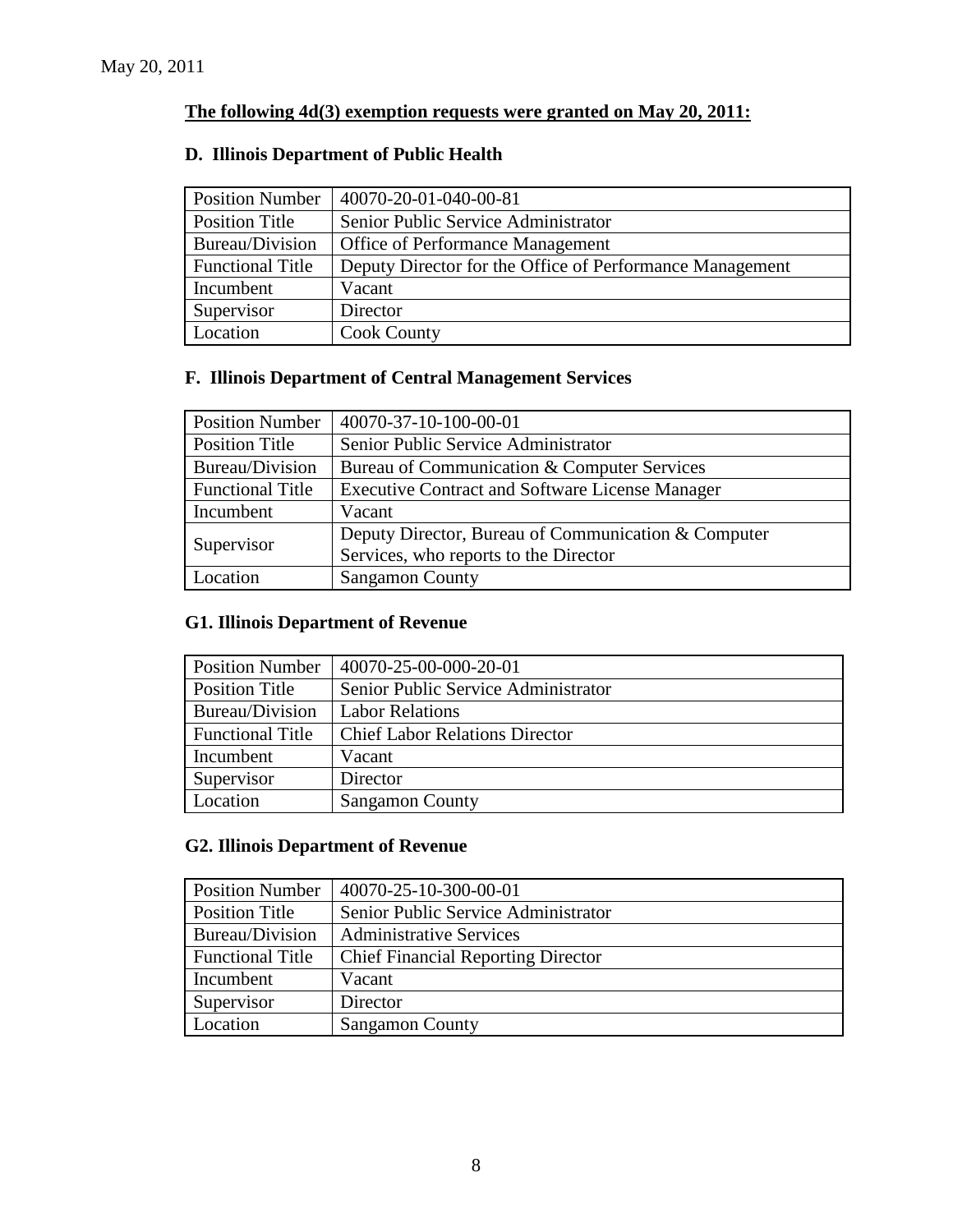| <b>Position Number</b>  | 40070-12-20-000-00-01                           |
|-------------------------|-------------------------------------------------|
| Position Title          | Senior Public Service Administrator             |
| Bureau/Division         | Office of Architecture, Engineering, and Grants |
| <b>Functional Title</b> | Director                                        |
| Incumbent               | Vacant                                          |
| Supervisor              | Deputy Director, who reports to the Director    |
| Location                | <b>Sangamon County</b>                          |

## **H. Illinois Department of Natural Resources**

## **I. Illinois Department of Natural Resources**

| <b>Position Number</b>  | 40070-12-00-120-00-01               |
|-------------------------|-------------------------------------|
| Position Title          | Senior Public Service Administrator |
| Bureau/Division         | Office of the Director              |
| <b>Functional Title</b> | Special Assistant to the Director   |
| Incumbent               | Vacant                              |
| Supervisor              | Director                            |
| Location                | <b>Sangamon County</b>              |

## **J. Proposed Rescission of Exemption**

As to the proposed rescissions, Executive Director Stralka noted that the reason these positions were included for proposed rescission was due to extended vacancy in excess of two years. On April 18, 2011, he provided notice to the Director of Central Management Services in accordance with Commission Rules followed by letters to all affected agency directors notifying them of which positions might be placed on this month's agenda for rescission and why. These notices included 23 positions. Since that time, many telephone calls occurred and e-mails and correspondence exchanged with agency representatives regarding these proposed rescissions. Many issues were resolved during this initial period so that when it came time to finalize the agenda only ten positions were included for the Commission to determine if their 4d(3) exemption should be rescinded.

As a reminder, Commission rules provide that rescissions shall be approved only after the Commission has determined that an adequate level of managerial control exists in exempt status which will insure responsive and accountable administrative control of agency programs. It was Commission staff's position that such control exists for all these proposed rescissions.

- As to Items J2  $\&$  J9, the agencies reported that the positions have been filled. For  $\bullet$ that reason, Staff recommended that these proposed rescissions be denied.
- For the remaining items, the agencies all provided a variety of reasons as to why the positions remain unfilled but that they all have been proceeding with efforts to fill them and wish to retain the exemption. Staff had no objection to these responses and was satisfied with these representations, noting that all agencies have administrative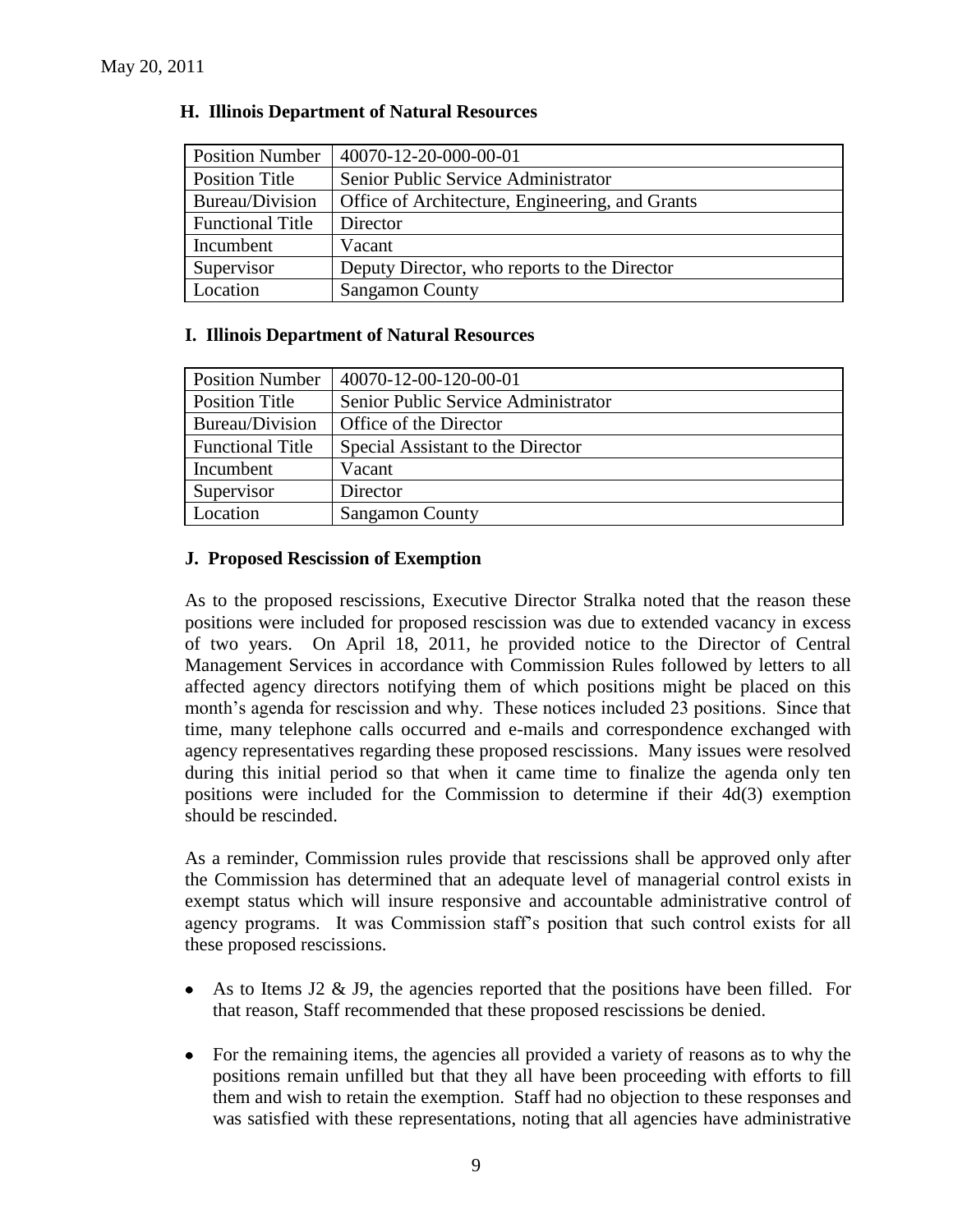epars pending, a process agencies must go through to fill positions. Staff also noted how decisions to fill positions at this time of year are likely contingent on fiscal year 2012 appropriations, an issue that remains very much up in the air. Staff noted that all these positions will likely reappear on the August agenda if not filled by then.

## **IT WAS MOVED BY COMMISSIONER EWELL, SECONDED BY COMMISSIONER BUKRABA, AND THE MOTION ADOPTED 4-0 TO DENY THE PROPOSED RESCISSIONS FROM 4D(3) EXEMPTION FOR THE FOLLOWING POSITIONS:**

- **J1: IOCI, Media Administrator (Central Management Services)**
- **J2: Assistant Warden Programs-Pinckneyville (Corrections)**
- **J3: Assistant Warden Programs-Vienna (Corrections)**
- **J4: Assistant Warden Operations-Hill (Corrections)**
- **J5: Assistant Warden Programs-Western Illinois (Corrections)**
- **J6: Deputy Director, Operations (Juvenile Justice)**
- **J7: Assistant Warden, Operations-IYC Chicago (Juvenile Justice)**
- **J8: Assistant Warden Programs-Harrisburg (Juvenile Justice)**
- **J9: Assistant Warden Programs-Joliet (Juvenile Justice)**
- **J10: Policy Advisor, Informal Conference Board (Revenue)**

#### **The following 4d(3) exemption rescissions were denied on May 20, 2011:**

|                | <b>Agency</b>                    | <b>Position Number</b> | <b>Functional Title</b>                            |  |
|----------------|----------------------------------|------------------------|----------------------------------------------------|--|
| J <sub>1</sub> | Central Mgmt.<br><b>Services</b> | 40070-37-80-100-01-22  | <b>IOCI</b> , Media Administrator                  |  |
| J2             | Corrections                      | 40070-29-62-200-00-01  | <b>Assistant Warden Programs-</b><br>Pinckneyville |  |
| J3             | Corrections                      | 40070-29-86-200-00-01  | Assistant Warden Programs-Vienna                   |  |
| J <sub>4</sub> | Corrections                      | 40070-29-98-300-00-01  | <b>Assistant Warden Operations-Hill</b>            |  |
| J <sub>5</sub> | Corrections                      | 40070-29-99-200-00-01  | Asst, Warden Programs-Western IL                   |  |
| J <sub>6</sub> | Juvenile Justice                 | 40070-27-00-100-00-01  | Deputy Director, Operations                        |  |
| J7             | Juvenile Justice                 | 40070-27-17-300-00-01  | <b>Assistant Warden, Operations-IYC</b><br>Chicago |  |
| J <sub>8</sub> | Juvenile Justice                 | 40070-27-20-200-00-01  | Asst. Warden Programs-Harrisburg                   |  |
| J9             | Juvenile Justice                 | 40070-27-35-200-00-01  | <b>Assistant Warden Programs-Joliet</b>            |  |
| J10            | Revenue                          | 40070-25-00-100-60-01  | Policy Advisor, Informal Conf.<br><b>Board</b>     |  |

## V. CLASS SPECIFICATIONS

The following class titles were submitted for creation by the Director of Central Management Services: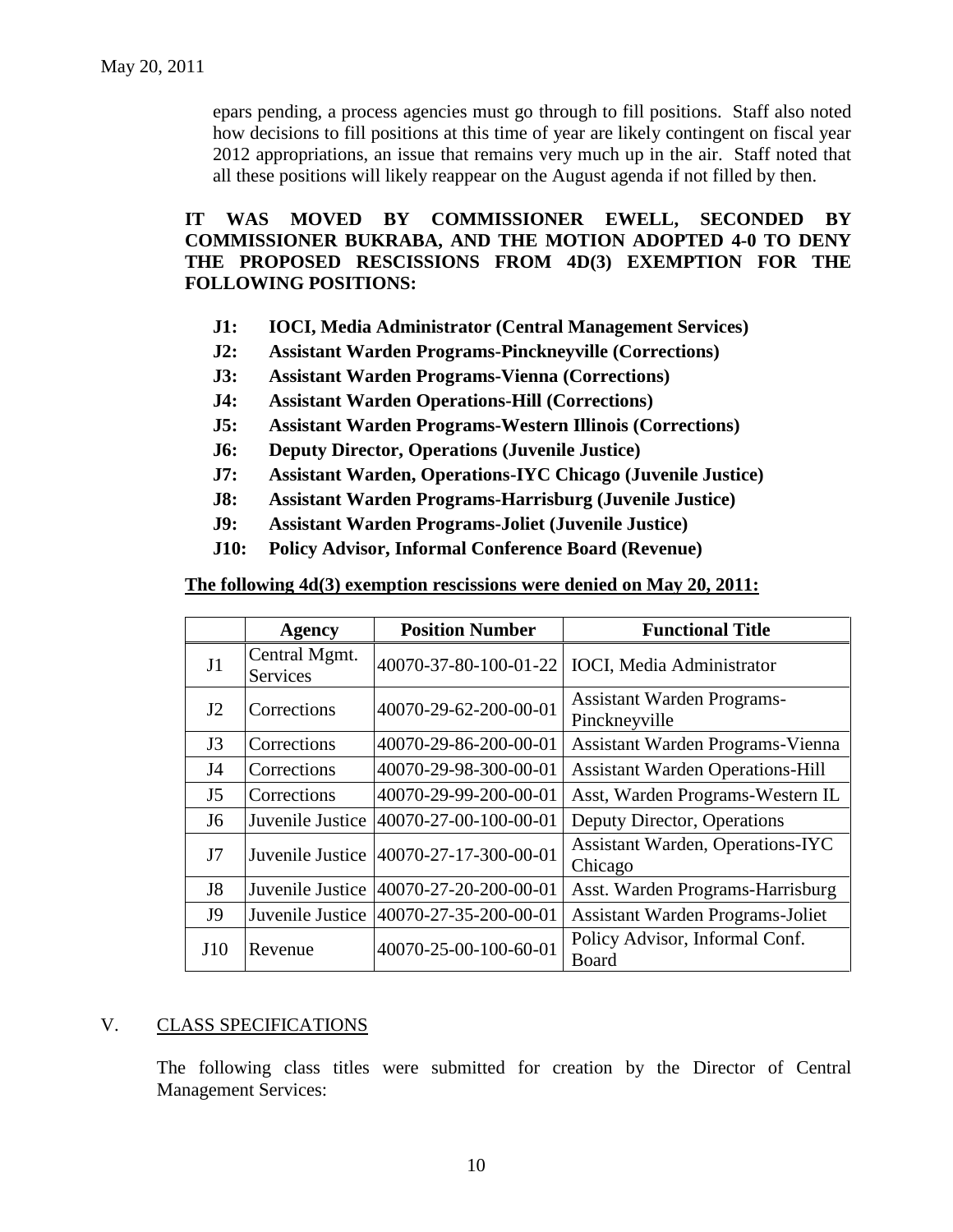## **Educator Trainee (HR-010) Educator Trainee (RC-063)**

Staff Analysis: Assistant Executive Director Andrew Barris contacted John Logsdon at Central Management Services Technical Services about the need for the new class and/or the fact that the proposed class was represented by two different collective bargaining units. Logsdon explained that the Educator trainee class was need at the state level to compete against school districts for new qualified teachers. It was explained that student teachers generally spend their last year or semester working in a school within a school district, teaching classes and getting compensation and credit towards their degree before they graduate. The State of Illinois offered no such system for prospective teachers and is unable to hire a student until after the student graduates. Therefore, certain agencies that use teachers such as the Illinois School for the Deaf, Department of Corrections and/or Juvenile Justice, and the Department of Human Services would be on "more equal footing with the school districts" in hiring qualified teachers. Logsdon explained that the Educator class was represented by the American Federation of State, County and Municipal Employees (AFSCME) and the Illinois Federation of Teachers (IFT) and therefore it was anticipated that the two bargaining entities would seek representation of the Educator Trainee positions. Chairman Kolker inquired about the role of the AFSCME bargaining unit and the number of available teachers. Bill Lipsmire, Central Management Services Technical Services, indicated that it was anticipated that the IFT (HR-010) and AFSCME (RC-063) would represent the new classification.

## **IT WAS MOVED BY COMMISSIONER PETERSON, SECONDED BY COMMISSIONER BUKRABA, AND THE MOTION ADOPTED 3-0 WITH COMMISSIONER EWELL ABSTAINING, TO APPROVE THE CREATION OF THE FOLLOWING CLASS TITLES TO BE EFFECTIVE JUNE 1, 2011:**

**Educator Trainee (HR-010) Educator Trainee (RC-063)**

**IT WAS MOVED BY COMMISSIONER PETERSON, SECONDED BY COMMISSIONER EWELL, AND THE MOTION ADOPTED 4-0 TO DISAPPROVE ANY CLASS SPECIFICATIONS RECEIVED BY THE COMMISSION NOT CONTAINED IN THIS REPORT TO ALLOW ADEQUATE STUDY.** 

## VI. MOTION TO GO INTO EXECUTIVE SESSION

**IT WAS MOVED BY CHAIRMAN KOLKER, SECONDED BY COMMISSIONER EWELL, AND BY ROLL CALL VOTE THE MOTION ADOPTED 4-0 TO HOLD AN EXECUTIVE SESSION PURSUANT TO SUBSECTIONS 2(c)(1), 2(c)(4), AND 2(c)(11) OF THE OPEN MEETINGS ACT.** 

| <b>KOLKER</b>   | YES  | <b>EWELL</b>    | YES |
|-----------------|------|-----------------|-----|
| <b>PETERSON</b> | YES- | <b>DALIANIS</b> |     |
| <b>BUKRABA</b>  | YES. |                 |     |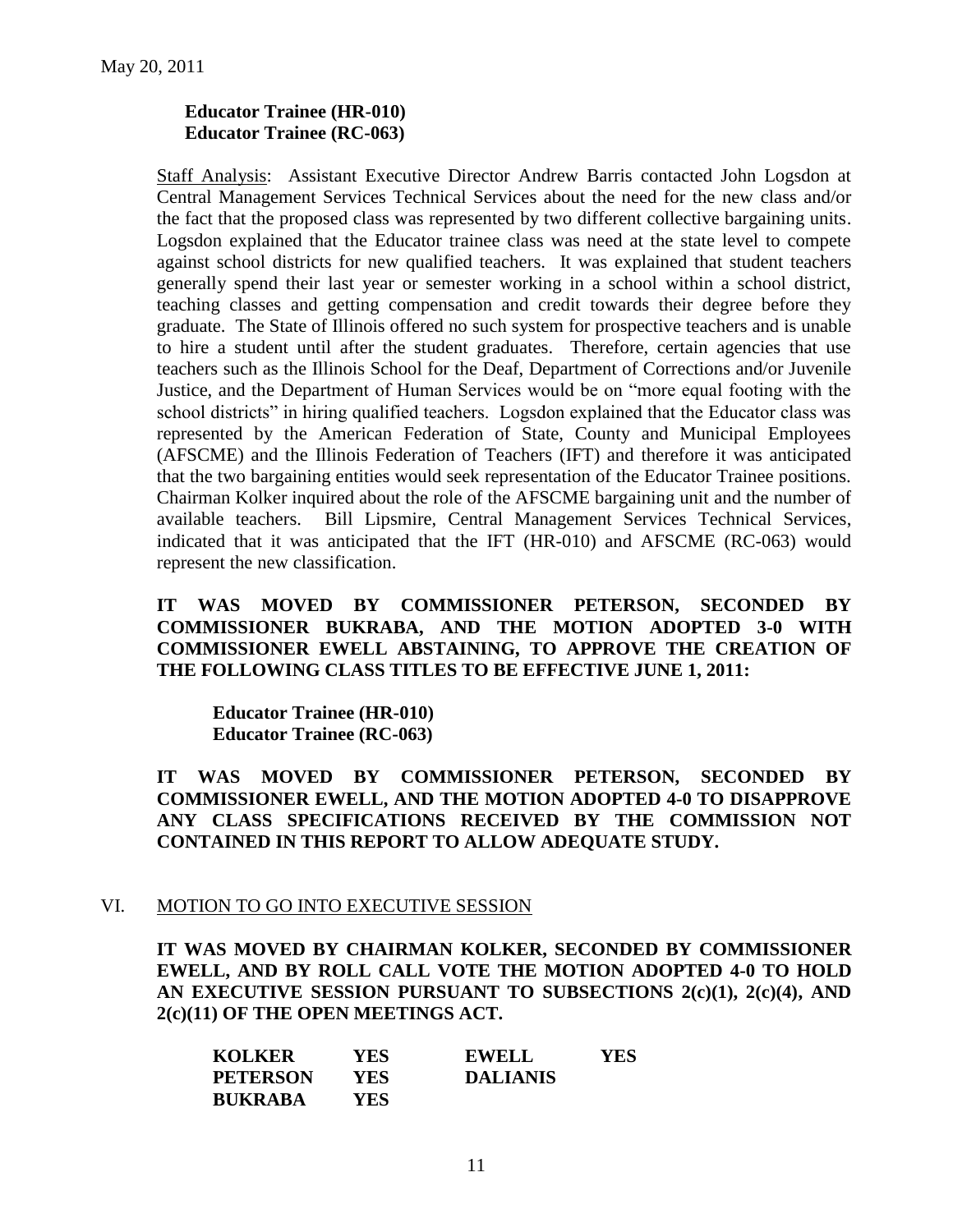#### VII. RECONVENE MEETING

Upon due and proper notice the regular meeting of the Illinois Civil Service Commission was reconvened at 400 West Monroe Street, Suite 306, Springfield, Illinois at 2:35 p.m.

#### PRESENT

Chris Kolker, Chairman; Raymond W. Ewell, Barbara J. Peterson, and Betty A. Bukraba (by telephone), Commissioners; Daniel Stralka, Executive Director; and Andrew Barris, Assistant Executive Director.

## VIII. NON-MERIT APPOINTMENT REPORT

The Personnel Code permits non-merit appointments for a limited period of time, i.e., emergency appointments shall not exceed 60 days and shall not be renewed, and positions shall not be filled on a temporary or provisional basis for more than six months out of any twelve-month period. Consecutive non-merit appointments are not violative of the Code; however, they do present a possible evasion of merit principles and should be monitored. Set forth below is the number of consecutive non-merit appointments made by each department. These statistics are from the Department of Central Management Services' Consecutive Non-Merit Report.

| Agency                                | 3/31/11 | 4/30/11 | 4/30/10 |
|---------------------------------------|---------|---------|---------|
| Aging                                 |         | O       |         |
| Agriculture                           |         |         |         |
| <b>Central Management Services</b>    |         |         |         |
| <b>Children and Family Services</b>   |         |         |         |
| <b>Employment Security</b>            | っ       | 5       |         |
| <b>Healthcare and Family Services</b> |         |         |         |
| <b>Historic Preservation Agency</b>   |         |         |         |
| <b>Human Services</b>                 |         |         |         |
| <b>Natural Resources</b>              |         | 9       |         |
| Property Tax Appeal Board             | 2       |         |         |
| Transportation                        |         |         |         |
| Veterans' Affairs                     |         |         |         |
| Totals                                |         | 26      |         |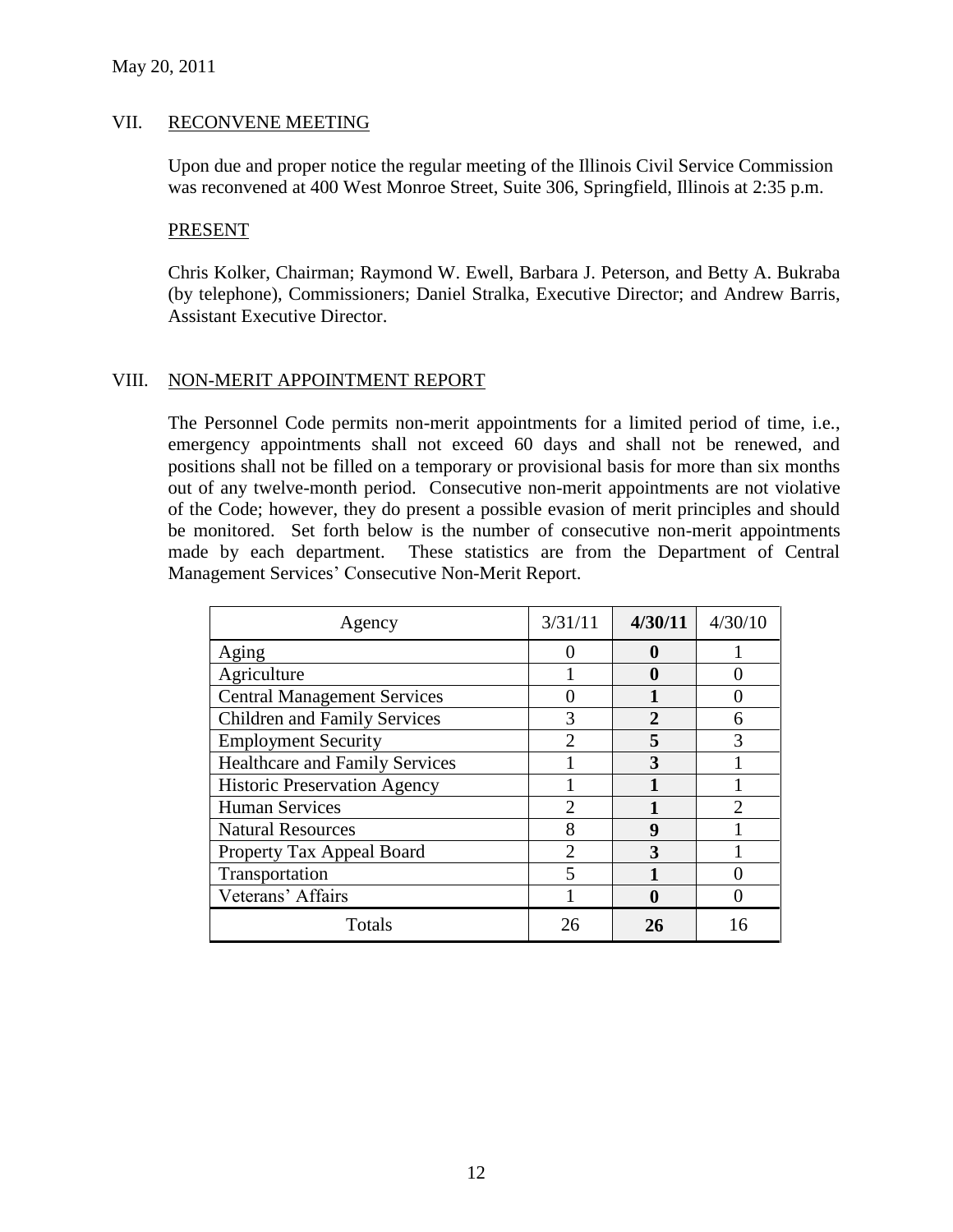## IX. INTERLOCUTORY APPEALS

# $RV-7-11<sup>1</sup>$

|          | Petitioner   Brenda L. Crouse                                   | <b>Appeal Date</b> | 07/22/10                |
|----------|-----------------------------------------------------------------|--------------------|-------------------------|
| Agency   | <b>Transportation and Central</b><br><b>Management Services</b> | Decision Date      | 04/22/11                |
| Type     | <b>Rule Violation</b>                                           | ALJ                | <b>Andrew Barris</b>    |
| Issue(s) | No jurisdiction                                                 | Proposal for       | Dismissed subject to    |
|          |                                                                 | Decision           | approval of Commission. |

## **RV-8-11**

| Petitioner | Linda L. Bumgarner                                              | <b>Appeal Date</b>       | 07/22/10                                        |
|------------|-----------------------------------------------------------------|--------------------------|-------------------------------------------------|
| Agency     | <b>Transportation and Central</b><br><b>Management Services</b> | Decision Date            | 04/22/11                                        |
| Type       | <b>Rule Violation</b>                                           | ALJ                      | <b>Andrew Barris</b>                            |
| Issue(s)   | No jurisdiction                                                 | Proposal for<br>Decision | Dismissed subject to<br>approval of Commission. |

**IT WAS MOVED BY COMMISSIONER EWELL, SECONDED BY COMMISSIONER BUKRABA, AND BY ROLL CALL VOTE OF 4-0 THE MOTION ADOPTED TO AFFIRM AND ADOPT THE ADMINISTRATIVE LAW JUDGE'S PROPOSAL FOR DECISION THAT THE PETITIONERS' FAILURE TO FILE THEIR APPEALS WITHIN 180 DAYS AFTER THE DATE ON WHICH THEY KNEW, RECEIVED NOTICE OF, OR, THROUGH THE USE OF REASONABLE DILIGENCE, SHOULD HAVE KNOWN OF THE ALLEGED VIOLATION OR NONCOMPLIANCE RESULTED IN THE COMMISSION HAVING NO JURISDICTION OVER THIS MATTER. THE CONSOLIDATED APPEAL IS DISMISSED FOR LACK OF JURISDICTION.**

| <b>KOLKER</b>   | YES. | <b>EWELL</b>    | YES |
|-----------------|------|-----------------|-----|
| <b>PETERSON</b> | YES. | <b>DALIANIS</b> |     |
| <b>BUKRABA</b>  | YES. |                 |     |

## **S-44-11**

 $\overline{a}$ 

| Employee | Judith A. Motluck     | <b>Appeal Date</b>   | 03/22/11                        |
|----------|-----------------------|----------------------|---------------------------------|
| Agency   | <b>Human Services</b> | <b>Decision Date</b> | 05/06/011                       |
| Type     | Suspension            | ALJ                  | Daniel Stralka                  |
| Issue(s) | Motion to Dismiss; no | Proposal for         | <b>Grant Motion to Dismiss.</b> |
|          | jurisdiction          | Decision             |                                 |

<sup>&</sup>lt;sup>1</sup> RV-7-11 and RV-8-11 were consolidated on April 22, 2011.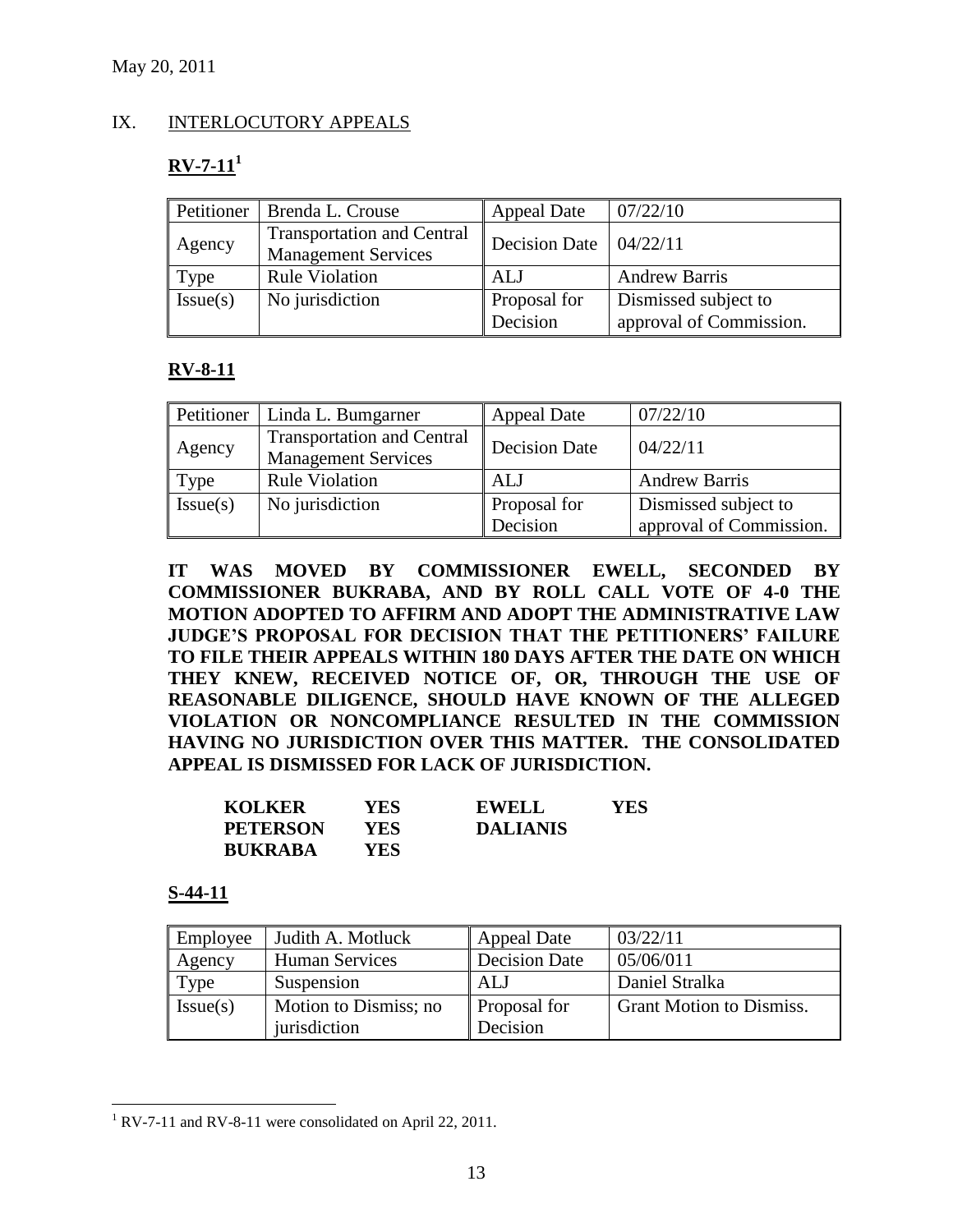**IT WAS MOVED BY COMMISSIONER EWELL, SECONDED BY COMMISSIONER PETERSON, AND BY ROLL CALL VOTE OF 4-0 THE MOTION ADOPTED TO AFFIRM AND ADOPT THE ADMINISTRATIVE LAW JUDGE'S PROPOSAL FOR DECISION TO GRANT THE MOTION TO DISMISS AS THE EMPLOYEE SIGNED THE RESOLUTION OF MARCH 8, 2011 IN WHICH SHE AGREED TO SERVE A 30-DAY DISCIPLINARY SUSPENSION AND ALSO AGREED TO REFRAIN FROM INITIATING ANY GRIEVANCE, ADMINISTRATIVE OR OTHER JUDICIAL PROCEEDINGS ARISING OUT OF THE DISCIPLINARY ACTION. THEREFORE, THE CIVIL SERVICE COMMISSION HAS NO JURISDICTION OVER THIS MATTER AND THE MOTION TO DISMISS IS GRANTED.**

| <b>KOLKER</b>   | YES. | <b>EWELL</b>    | YES |
|-----------------|------|-----------------|-----|
| <b>PETERSON</b> | YES. | <b>DALIANIS</b> |     |
| <b>BUKRABA</b>  | YES. |                 |     |

#### X. PUBLICLY ANNOUNCED DECISIONS RESULTING FROM APPEAL

#### **DA-20-11**

| Employee  | Mariah Welch                     | <b>Appeal Date</b>   | 09/14/10             |
|-----------|----------------------------------|----------------------|----------------------|
| Agency    | Corrections                      | <b>Decision Date</b> | 05/06/11             |
| Type      | Discharge                        | ALJ                  | <b>Andrew Barris</b> |
| Change(s) | Allowed trading and trafficking  | Proposal for         | Charges are          |
|           | between housing unit offenders,  | Decision             | partially proven and |
|           | brought contraband into          |                      | warrant 60-day       |
|           | Correctional Center & trafficked |                      | suspension in lieu   |
|           | to an offender, socialized with  |                      | of discharge.        |
|           | offenders.                       |                      |                      |

**IT WAS MOVED BY COMMISSIONER PETERSON, SECONDED BY COMMISSIONER EWELL, AND BY ROLL CALL VOTE OF 4-0 THE MOTION ADOPTED TO AFFIRM, MODIFY, AND ADOPT THE ADMINISTRATIVE LAW JUDGE'S PROPOSAL FOR DECISION THAT THE CHARGES HAVE BEEN PARTIALLY PROVEN AND WARRANT A 60-DAY SUSPENSION IN LIEU OF DISCHARGE. THE PROVEN CHARGES WARRANT A 14-DAY SUSPENSION IN LIEU OF DISCHARGE BECAUSE THE PREPONDERANCE OF THE EVIDENCE INDICATES THAT THE VIOLATIONS WERE MINIMAL WITHIN THE CONTEXT OF THE ROBINSON CORRECTIONAL CENTER'S PAST PRACTICE.**

| <b>KOLKER</b>   | YES        | <b>EWELL</b>    | YES |
|-----------------|------------|-----------------|-----|
| <b>PETERSON</b> | <b>YES</b> | <b>DALIANIS</b> |     |
| <b>BUKRABA</b>  | YES.       |                 |     |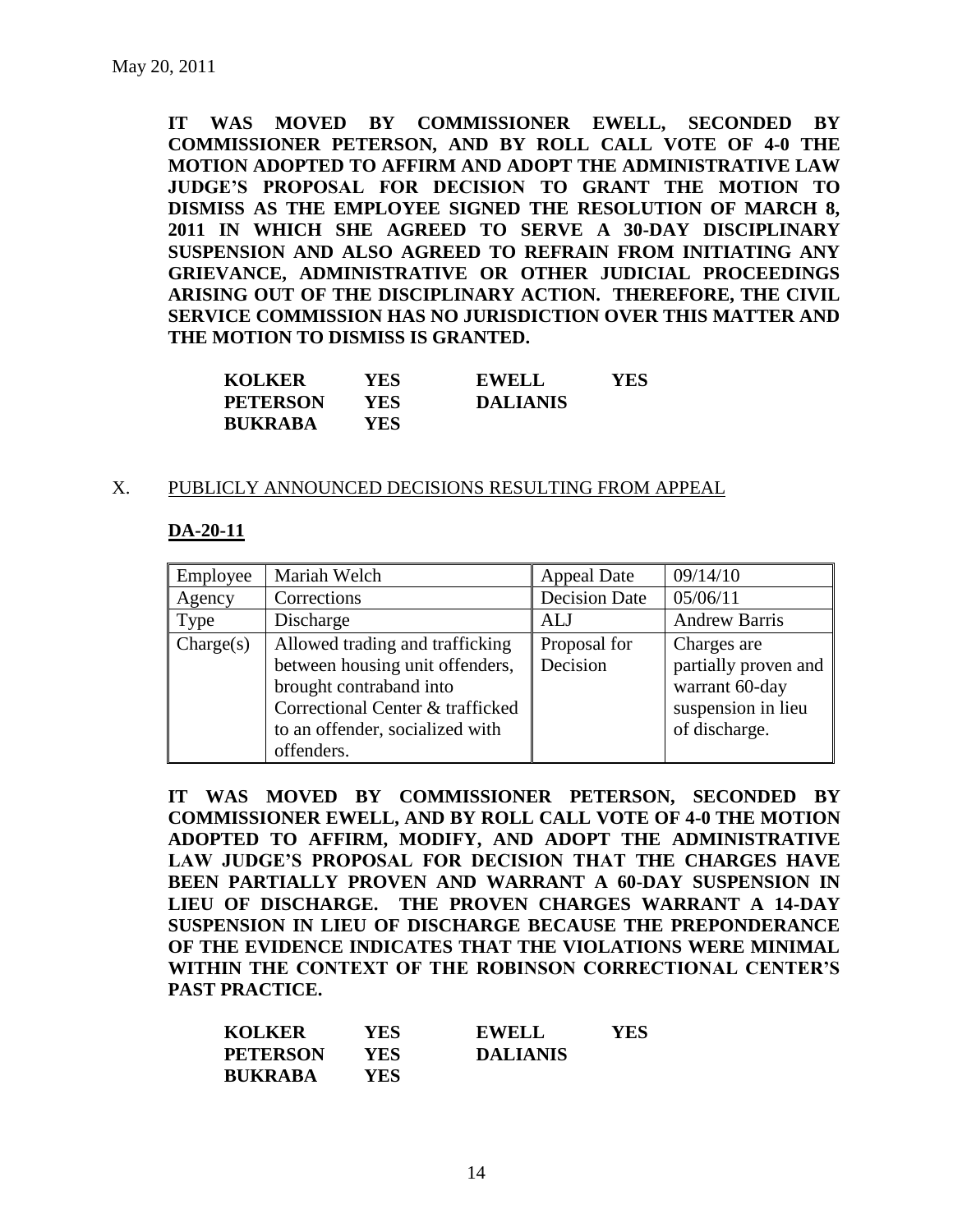# **DA-24-11**

| Employee  | Sammy L. Hines                              | <b>Appeal Date</b>   | 10/14/10               |
|-----------|---------------------------------------------|----------------------|------------------------|
| Agency    | <b>Human Services</b>                       | <b>Decision Date</b> | 05/04/11               |
| Type      | Discharge                                   | ALJ                  | Daniel Stralka         |
| Change(s) | Mental abuse of an individual; Proposal for |                      | Charges are partially  |
|           | providing false/conflicting                 | Decision             | proven and warrant 60- |
|           | information during an                       |                      | day suspension in lieu |
|           | investigation                               |                      | of discharge.          |

**IT WAS MOVED BY COMMISSIONER EWELL, SECONDED BY COMMISSIONER BUKRABA, AND BY ROLL CALL VOTE OF 4-0 THE MOTION ADOPTED TO AFFIRM, MODIFY, AND ADOPT THE ADMINISTRATIVE LAW JUDGE'S PROPOSAL FOR DECISION THAT THE CHARGES FOR DISCHARGE APPROVED BY THE DIRECTOR OF THE ILLINOIS DEPARTMENT OF CENTRAL MANAGEMENT SERVICES HAVE BEEN PARTIALLY PROVEN BUT THE UNIQUE FACTUAL CIRCUMSTANCES WARRANT A 30-DAY SUSPENSION IN LIEU OF DISCHARGE FOR THE REASONS SET FORTH IN THE PROPOSAL FOR DECISION DATED MAY 4, 2011 AND BECAUSE HINES' ACTIONS IN LOUDLY TELLING A RESIDENT TO "SHUT UP" – WHILE OBJECTIONABLE – WERE INSUFFICIENT TO WARRANT SUCH A LENGTHY SUSPENSION. A 30-DAY SUSPENSION IS SUFFICIENT TO CENSURE THE EMPLOYEE FOR HIS ACTIONS AND MAKE IT CLEAR THAT SUCH CONDUCT IS NOT ACCEPTABLE IN THE WORKPLACE AND SUBJECT TO DISCIPLINE**. **THEREFORE, SAID PROVEN CHARGES WARRANT A 30-DAY SUSPENSION IN LIEU OF DISCHARGE.**

| <b>KOLKER</b>   | YES. | <b>EWELL</b>    | YES |
|-----------------|------|-----------------|-----|
| <b>PETERSON</b> | YES. | <b>DALIANIS</b> |     |
| <b>BUKRABA</b>  | YES. |                 |     |

**DA-31-11**

| Employee  | Adrienne D. Hinds     | <b>Appeal Date</b>   | 11/19/10               |
|-----------|-----------------------|----------------------|------------------------|
| Agency    | <b>Human Services</b> | <b>Decision Date</b> | 05/02/11               |
| Type      | Discharge             | ALJ                  | Daniel Stralka         |
| Change(s) | Conduct unbecoming    | Proposal for         | Charges are proven and |
|           |                       | Decision             | warrant discharge.     |

**IT WAS MOVED BY COMMISSIONER PETERSON, SECONDED BY CHAIRMAN KOLKER, AND BY ROLL CALL VOTE OF 4-0 THE MOTION ADOPTED TO AFFIRM AND ADOPT THE ADMINISTRATIVE LAW JUDGE'S PROPOSAL FOR DECISION THAT THE CHARGES HAVE BEEN PROVEN AND WARRANT DISCHARGE FOR THE REASONS SET FORTH IN THE PROPOSAL FOR DECISION DATED MAY 2, 2011.**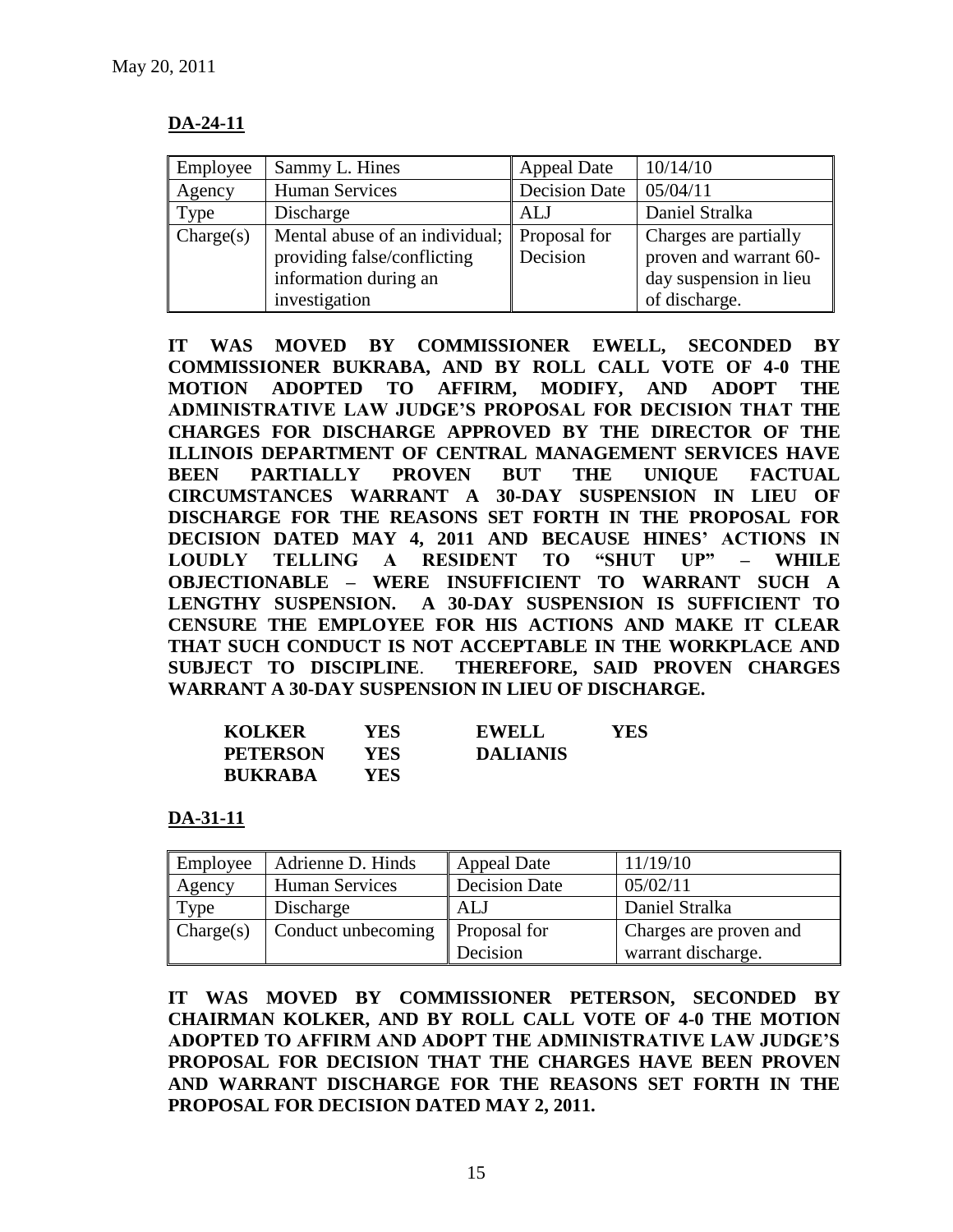| <b>KOLKER</b>   | YES. | <b>EWELL</b>    | <b>YES</b> |
|-----------------|------|-----------------|------------|
| <b>PETERSON</b> | YES. | <b>DALIANIS</b> |            |
| <b>BUKRABA</b>  | YES. |                 |            |

#### **DA-32-11**

| Employee  | Victoria S. Senor | <b>Appeal Date</b>    | 12/03/10               |
|-----------|-------------------|-----------------------|------------------------|
| Agency    | Human Services    | <b>Decision Date</b>  | 05/06/11               |
| Type      | Discharge         | ALJ                   | Daniel Stralka         |
| Change(s) | Sleeping on duty  | Proposal for Decision | Charges are proven and |
|           |                   |                       | warrant discharge.     |

**IT WAS MOVED BY COMMISSIONER PETERSON, SECONDED BY COMMISSIONER EWELL, AND BY ROLL CALL VOTE OF 3-1 THE MOTION ADOPTED TO AFFIRM AND ADOPT THE ADMINISTRATIVE LAW JUDGE'S PROPOSAL FOR DECISION THAT THE CHARGES HAVE BEEN PROVEN AND WARRANT DISCHARGE FOR THE REASONS SET FORTH IN THE PROPOSAL FOR DECISION DATED MAY 6, 2011.** 

| <b>KOLKER</b>   | YES. | <b>EWELL</b>    | YES |
|-----------------|------|-----------------|-----|
| <b>PETERSON</b> | YES  | <b>DALIANIS</b> |     |
| <b>BUKRABA</b>  | NO.  |                 |     |

**RV-55-10**

| Petitioner    | George T. Rivera                    | <b>Appeal Date</b>   | 06/14/10             |
|---------------|-------------------------------------|----------------------|----------------------|
| Agency        | Transportation                      | <b>Decision Date</b> | 04/25/11             |
| Type          | <b>Rule Violation</b>               | AL J                 | <b>Andrew Barris</b> |
| Allegation(s) | <b>Violation of Personnel Rules</b> | <b>Proposal for</b>  | No violation.        |
|               | Sections 302.435 and 302.790        | Decision             |                      |

**IT WAS MOVED BY COMMISSIONER PETERSON, SECONDED BY COMMISSIONER BUKRABA, AND BY ROLL CALL VOTE OF 4-0 THE MOTION ADOPTED TO AFFIRM AND ADOPT THE ADMINISTRATIVE LAW JUDGE'S PROPOSAL FOR DECISION THAT THE EMPLOYEE HAS NOT PROVEN BY A PREPONDERANCE OF THE EVIDENCE THAT A VIOLATION OF THE PERSONNEL CODE OR PERSONNEL RULES OCCURRED AS ALLEGED.**

| <b>KOLKER</b>   | YES. | <b>EWELL</b>    | YES |
|-----------------|------|-----------------|-----|
| <b>PETERSON</b> | YES  | <b>DALIANIS</b> |     |
| <b>BUKRABA</b>  | YES  |                 |     |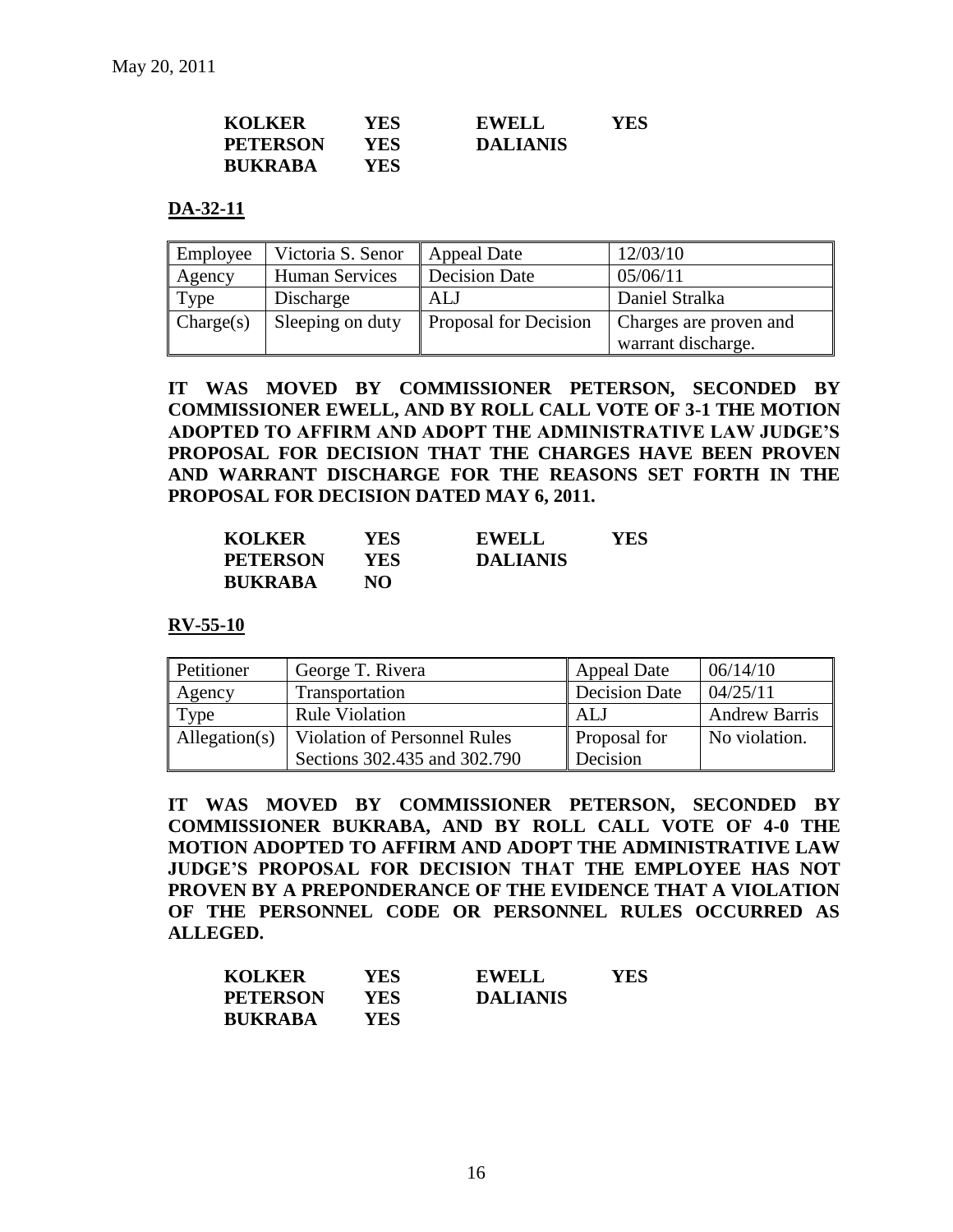| $\mathbf{V}$ ,<br>, 1<br>R V<br>ш<br>H<br>44-1 |
|------------------------------------------------|
|                                                |

| Petitioner    | Rick D. Anderson          | <b>Appeal Date</b> | 09/22/10                            |  |
|---------------|---------------------------|--------------------|-------------------------------------|--|
| Agency        | <b>Central Management</b> | Decision           | 04/22/11                            |  |
|               | Services                  | Date               |                                     |  |
| Type          | <b>Rule Violation</b>     | AL J               | <b>Andrew Barris</b>                |  |
| Allegation(s) | Violation of              | Proposal for       | <b>Violation of Personnel Rules</b> |  |
|               | <b>Personnel Rules</b>    | Decision           | Section 303.30; CMS directed        |  |
|               | Section 303.45            |                    | to reinstate Anderson's Step 4      |  |
|               |                           |                    | grievance for review and final      |  |
|               |                           |                    | determination.                      |  |

**IT WAS MOVED BY COMMISSIONER EWELL, SECONDED BY CHAIRMAN KOLKER, AND BY ROLL CALL VOTE OF 4-0 THE MOTION ADOPTED TO AFFIRM, MODIFY, AND ADOPT THE ADMINISTRATIVE LAW JUDGE'S PROPOSAL FOR DECISION. THE PETITIONER HAS PROVEN BY A PREPONDERANCE OF THE EVIDENCE THAT THE RESPONDENT VIOLATED SECTION 303.30 OF THE PERSONNEL RULES BY IMPROPERLY DISMISSING THE PETITIONER'S GRIEVANCES AT STEP 4 OF THE GRIEVANCE PROCESS BECAUSE THE EVIDENCE INDICATED THAT THE RESPONDENT DID NOT APPOINT A GRIEVANCE COMMITTEE TO HEAR THE PETITIONER'S GRIEVANCES AT SUCH A COMMITTEE. THE RESPONDENT ARGUED THAT IT DID NOT HAVE THE OPPORTUNITY TO ADDRESS SECTION 303.30 OF THE PERSONNEL RULES BECAUSE THE PETITIONER INITIALLY CITED A VIOLATION OF SECTION 303.45. THE RESPONDENT ALSO ARGUED THAT THE PETITIONER DID NOT BRING "GRIEVABLE CLAIMS" UNDER THE PERSONNEL RULES AND SUGGESTED THAT THIS WAS THE REASON FOR THE FAILURE TO APPOINT A GRIEVANCE COMMITTEE PURSUANT TO SECTION 303.30 OF THE PERSONNEL RULES. THESE ARGUMENTS ARE UNPERSUASIVE.** 

**OTHER THAN THE RESPONDENT'S STATEMENT "NO FOURTH-STEP DISCUSSIONS OR MEETINGS WERE REQUIRED" IN ITS DECEMBER 17, 2010 CORRESPONDENCE PRIOR TO THE PROPOSAL FOR DECISION, NO EXPLANATION WAS PROVIDED AS TO WHY THERE WERE NO "DISCUSSIONS OR MEETINGS" DESCRIBED IN SECTION 303.45. SECTIONS 303.10 TO 303.45 OUTLINE THE GRIEVANCE PROCESS AT ISSUE. SECTION 303.30 SPECIFICALLY USES THE MANDATORY LANGUAGE "SHALL" IN REQUIRING THE DIRECTOR OF CENTRAL MANAGEMENT SERVICES TO APPOINT A GRIEVANCE COMMITTEE TO HEAR 4TH LEVEL GRIEVANCES.** 

**ALTHOUGH THE PETITIONER'S GRIEVANCES MIGHT REFERENCE THE AFSCME CONTRACT AND/OR ULTIMATELY BE WITHOUT MERIT, THE RESPONDENT POINTS TO NO LANGUAGE IN SECTIONS 303.10 TO 303.45 TO SUGGEST THAT THE DIRECTOR OF CENTRAL MANAGEMENT SERVICES HAS THE AUTHORITY, BASED SOLELY ON HIS OWN**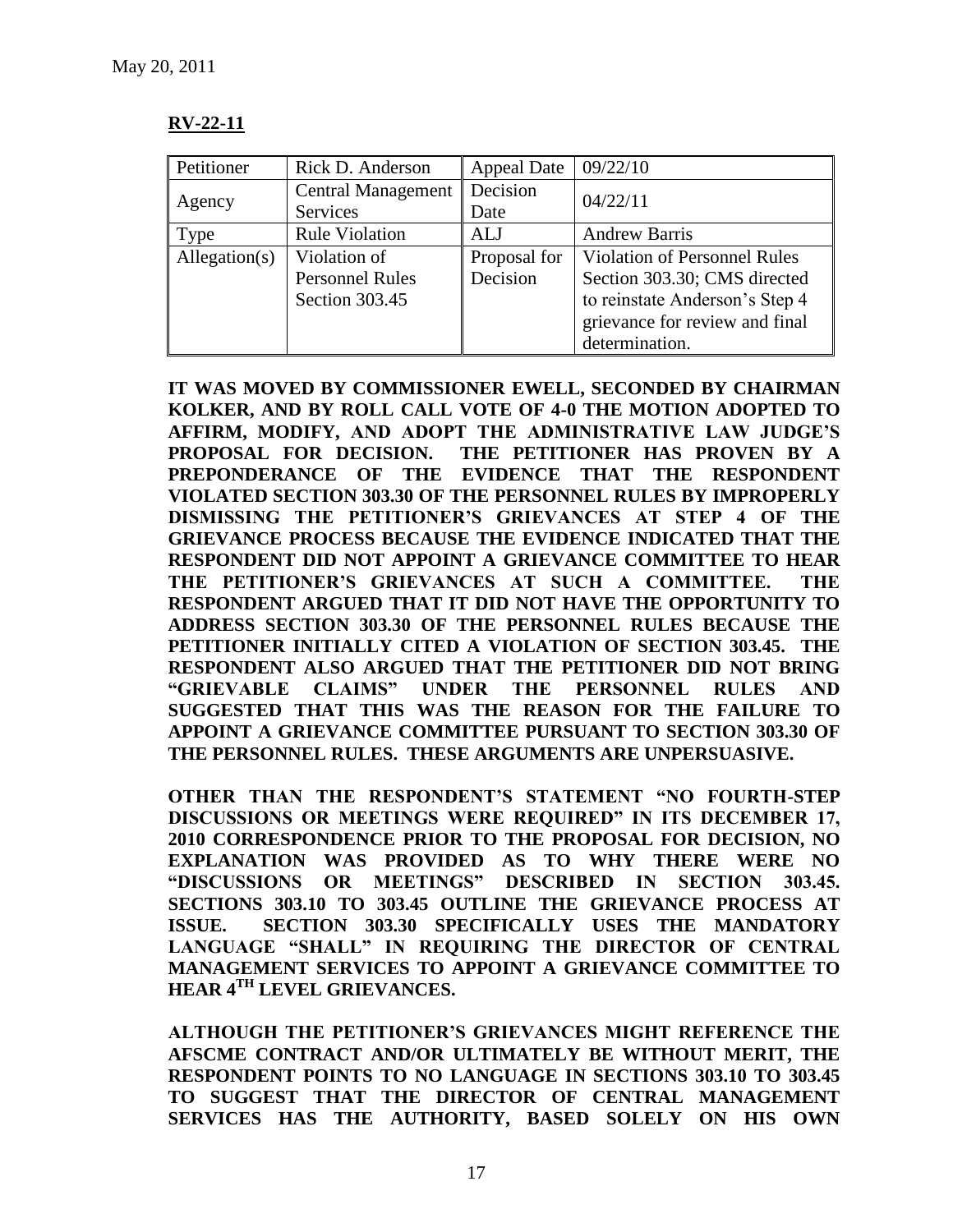**DISCRETION AND WITHOUT THE CONSENT OF THE PARTIES, TO SUMMARILY DISMISS THE PETITIONER'S 4TH LEVEL GRIEVANCES WITHOUT APPOINTING A GRIEVANCE COMMITTEE TO CONSIDER SUCH CLAIMS. IN SUM, THE FOUR GRIEVANCES DISMISSED BY THE DIRECTOR ADDRESSED THE FOLLOWING ISSUES: A DISPARITY IN JOB RESPONSIBILITIES AND COMPENSATION BETWEEN UNION POSITIONS AND THE PETITIONER'S POSITION AS AN EXECUTIVE 1/MERIT COMPENSATION EMPLOYEE, A "PAY FREEZE" IMPOSED ON THE PETITIONER BECAUSE HE WAS A MERIT COMPENSATION EMPLOYEE, THE PETITIONER'S COMPENSATION OF "STRAIGHT TIME" VERSUS "TIME AND A HALF" AS AN EXECUTIVE 1.** 

**ON THEIR FACE, THESE ISSUES CAN PROPERLY BE CATEGORIZED AS ISSUES CONCERNING THE PETITIONER AND/OR "CONDITIONS OF STATE EMPLOYMENT WHICH DIRECTLY AFFECT THE GRIEVANT IN THE PERFORMANCE OF HIS/HER OFFICIAL DUTIES" AS SET FORTH IN SECTION 303.10. CENTRAL MANAGEMENT SERVICES IS DIRECTED TO COME INTO COMPLIANCE WITH THE PERSONNEL RULES BY REINSTATING THE PETITIONER'S STEP 4 GRIEVANCES FOR REVIEW AND FINAL DETERMINATION IN ACCORDANCE WITH SECTIONS 303.30 AND 303.45 OF THE PERSONNEL RULES.**

| <b>KOLKER</b>   | YES ! | <b>EWELL</b>    | YES |
|-----------------|-------|-----------------|-----|
| <b>PETERSON</b> | YES-  | <b>DALIANIS</b> |     |
| <b>BUKRABA</b>  | YES-  |                 |     |

## XI. APPEALS TERMINATED WITHOUT DECISION ON THE MERITS

## **DA-42-11**

| Employee  | Ida C. Johnson                          | <b>Appeal Date</b>   | 03/07/11                         |
|-----------|-----------------------------------------|----------------------|----------------------------------|
| Agency    | <b>Human Services</b>                   | <b>Decision Date</b> | 05/05/11                         |
| Type      | Discharge                               | ALJ                  | Daniel Stralka                   |
| Change(s) | Recipient physical abuse   Proposal for |                      | Dismissed subject to approval of |
|           |                                         | Decision             | Commission; withdrawn (settled). |

#### **DA-46-11**

| Employee  | <b>Ashley Hanneken</b> | <b>Appeal Date</b> | 04/13/11                         |
|-----------|------------------------|--------------------|----------------------------------|
| Agency    | <b>Human Services</b>  | Decision Date      | 05/09/11                         |
| Type      | Discharge              | ALJ                | <b>Andrew Barris</b>             |
| Change(s) | Unauthorized absences  | Proposal for       | Dismissed subject to approval of |
|           |                        | Decision           | Commission; withdrawn.           |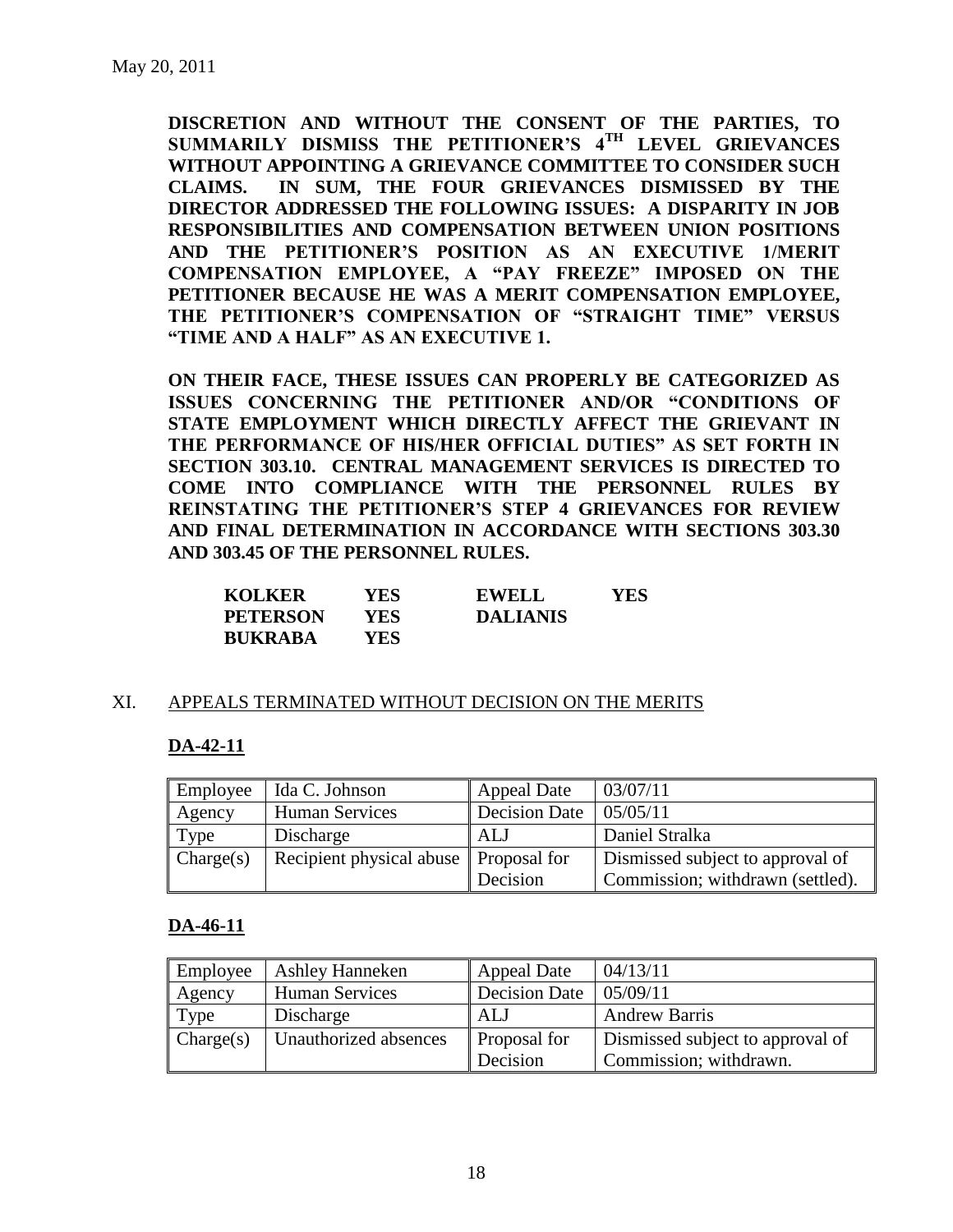## **IT WAS MOVED BY COMMISSIONER PETERSON, SECONDED BY COMMISSIONER EWELL, AND BY ROLL CALL VOTE OF 4-0 THE MOTION ADOPTED TO AFFIRM AND ADOPT THE ADMINISTRATIVE LAW JUDGES' PROPOSALS FOR DECISION TO DISMISS THE JOHNSON AND HANNEKEN APPEALS.**

| <b>KOLKER</b>   | YES. | <b>EWELL</b>    | YES |
|-----------------|------|-----------------|-----|
| <b>PETERSON</b> | YES  | <b>DALIANIS</b> |     |
| <b>BUKRABA</b>  | YES  |                 |     |

#### XII. STAFF REPORT

Executive Director Daniel Stralka reported:

- The Commission's fiscal year 2012 budget request was still being deliberated by the General Assembly. The House was considering a 17.9% reduction while the Senate was at a 5.4% reduction. Additional information had been forwarded to both appropriation committees to support the Commission's request.
- He attended an entrance conference with the Auditor General on May 10 over the performance audit called for in Legislative Audit Commission 141. This audit primarily affects the Illinois Department of Central Management Services.
- The Senate voted on May 13 to override the Governor's amendatory veto of SB1 affecting Commissioners throughout the State whose terms have expired but continue to serve on their various Boards and Commissions. It is now pending in the House.

Brian Collins made a brief presentation to the Commissioners on the current status of the Benefit Choice period.

Executive Director Stralka expressed ongoing concerns over the status of employee grievance committees. Pursuant to Section 303.30 of the Personnel Rules, an employee of the Civil Service Commission is designated to serve on a grievance committee to assist in the resolution of grievances at Step 4 of the process. However, it has been years since a grievance committee has been empanelled even though there are unresolved grievances. After discussion, it was the consensus of the Commission for the Executive Director to make a written inquiry on this issue to the Director of CMS and report back to the Commission.

## XIII. ANNOUNCEMENT OF NEXT MEETING

Announcement was made of the next regular meeting to be held on Friday, June 17, 2011 at 11:00 a.m. in the Commission's Chicago office.